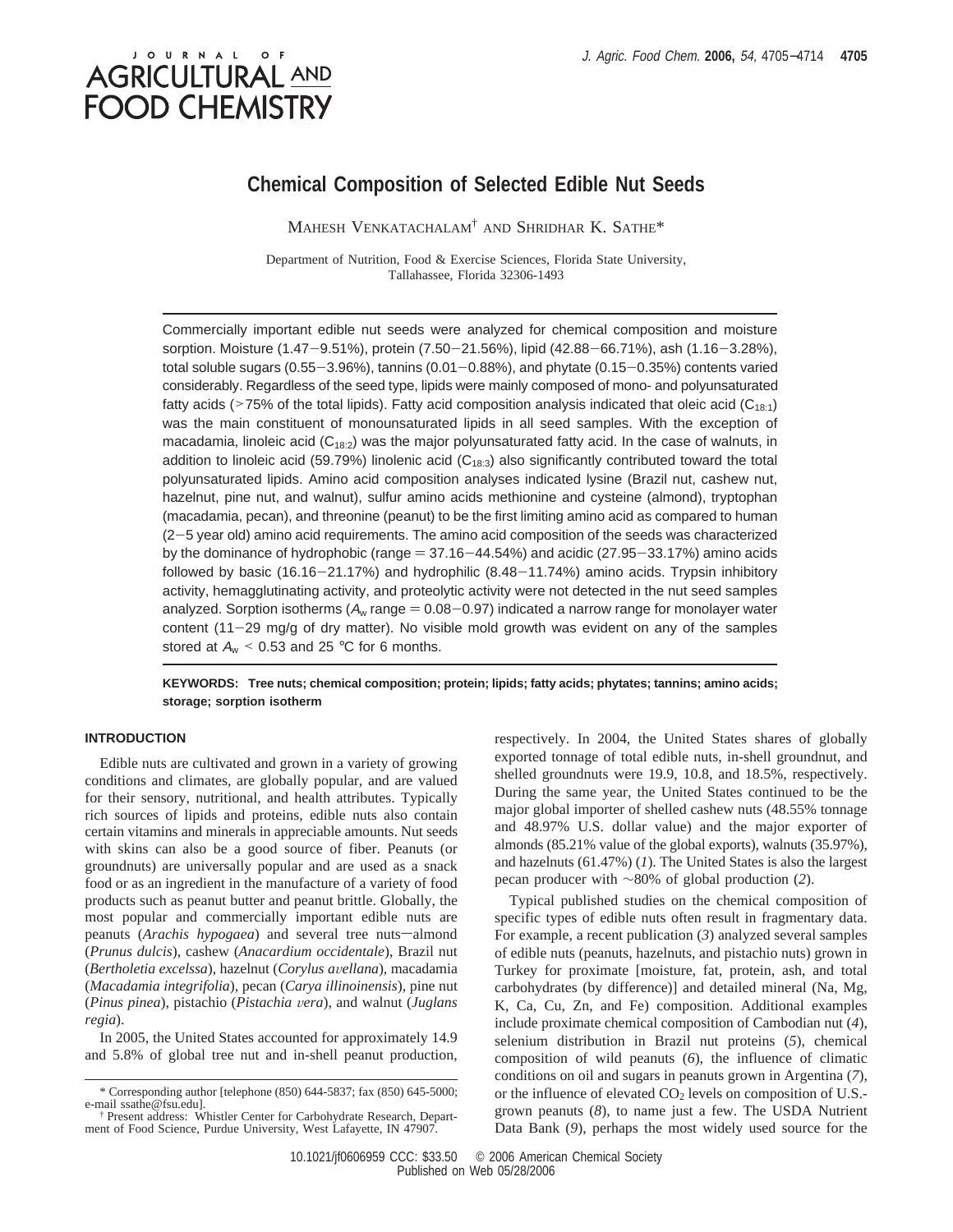nutrient composition of foods (including edible nuts), is mainly based on the best available (but often fragmentary) data at the time of such compilation.

As part of our ongoing investigations on tree nuts the current study was designed to analyze commercially important edible nuts-almond, cashew, Brazil nut, hazelnut, macadamia, pecan, pine nut, pistachio, and walnut-for a variety of chemical components including moisture, total lipids, fatty acid composition, total nitrogen (TN) and nonprotein nitrogen (NPN), ash, total sugars (TS), proteolytic activity (PA), total tannins, phytates, trypsin inhibitory activity (TIA), and hemagglutinating activity (HA). A recently developed high oleic acid Virginia peanut cultivar (VA 98R) was also included for comparative purposes. Sorption isotherm studies were included to determine monolayer water content and to assess keeping quality of the seeds under select  $A_w$  (0.08-0.97) and temperature [room temperature (RT),  $25 \text{ °C}$  conditions.

#### **MATERIALS AND METHODS**

Brazil, cashew, hazelnut, macadamia, and pine nuts were purchased from local grocery stores. Almonds (Nonpareil marketing variety; Almond Board of California, Modesto, CA), pecans (cultivar Desirable, Dr. T. Thompson, USDA-ARS, Pecan Breeding and Genetics, Somerville, TX), pistachio (Paramount Farms, Inc., Los Angeles, CA), walnuts (Blue Diamond Growers, Sacramento, CA), and Virginia peanuts (VA 98R, Dr. Sean F. O'Keefe, VPI&SU, Blacksburg, VA) were gifts. All full-fat seeds were placed in the desired labeled containers, which were flushed several times with nitrogen gas; the lids were tightly placed on the containers, and the samples were stored at  $-20$  °C until further use.

Unless otherwise specified, all analyses were done at room temperature (RT, ∼25 °C). When needed, samples were powdered using either a mortar and pestle or an Osterizer blender (Galaxie model 869-18R) and passed through a 40 mesh sieve for homogeneity. Ground samples were stored in airtight containers after they had been gently flushed with nitrogen gas, at  $-20$  °C, until further analysis.

**Analytical Methods.** *Moisture (AOAC Official Method 925.40) (10).* An accurately weighed sample (∼1 g) was placed in an aluminum pan and the sample dried in a previously heated vacuum oven (Barnstead lab-Line, Melrose Park, IL; model 3608-5; 95-<sup>100</sup> °C, 25 in. of Hg) to a constant weight.

*Lipid (AOAC Official Method 948.22) (10).* A known weight of the sample (~10 g/thimble) was defatted in a Soxhlet apparatus using petroleum ether (boiling point range  $= 38.2 - 54.3$  °C) as the solvent (flour-to-solvent ratio of 1:10 w/v) for 8 h. Defatted samples were dried overnight (∼10-12 h) in a fume hood to remove residual traces of petroleum ether and the samples weighed to calculate lipid content.

lipid  $(\%) =$ 

# [initial wt of full fat flour (g) - final wt of defatted flour (g)]  $\times$  100 initial wt of full fat flour (g)

Defatted samples were homogenized using a Sorvall blender (speed setting at  $6-8$ ) and stored in plastic screw-capped bottles at  $-20$  °C until further analysis.

*Fatty Acid Analysis (AOAC Official Method 996.06) (10).* Ether extracts containing nut lipids, described under Lipid above, were subjected to vacuum distillation at  $\sim$ 40 °C using a Rotovap (Büchi Rotavapor R-3000, Brinkman Instruments Inc., Westbury, NY) to remove ether. The nut lipids were stored at  $-20$  °C under nitrogen until further analysis. Lipids were analyzed for total, saturated, and unsaturated fatty acids. Lipids were acid hydrolyzed and subjected to direct methylation prior to gas chromatographic (GC) analysis. The GC methodology details are as follows.

*(a) Instrumentation:* Agilent 6890N, flame ionization detector (FID), 7683 series autoinjector (10 *µ*L syringe).

*(b) GC conditions:* helium carrier gas (ultrapure, combination trap). *Inlet:* 250 °C, 1  $\mu$ L injection volume with 100:1 split.

*(c) Column:* Supelco SP-2340, 60 m, 0.25 *µ*m i.d., 0.20 *µ*m film thickness, 240 °C maximum temperature, 0.8 mL/min flow rate, average velocity  $= 19$  cm/s, pressure  $= 20.4$  psi.

*(d) Oven:* 100 °C for 8.0 min ramp at 12 °C/min to 180 °C, hold for 3 min, ramp at 1 °C/min to 200 °C, hold for 5 min, ramp at 3 °C/min to 240 °C, hold for 5 min, for a total run time of 61 min.

*(e) Detector:* FID detector at 285 °C, hydrogen (ultrapure, hydrocarbon/ moisture trap) and air (ultrapure, combination trap), helium (same as above) makeup gas.

*(f) Signal:* <sup>7</sup>-45 min.

*(g) Standards:* external standard (ESTD), GLC-90 NuChek Prep (Elysian, MN) (5/03, and 13.0 mg/mL) and (6/03, 10.8 mg/mL); internal standard (ISTD), C11:0 triundecoin (triglyceride) NuChek (3/03, 1.150 mg/mL) and (6/03, 1.011 mg/mL).

*(h) Integration parameters:* initial area reject  $= 0$ ; initial peak width  $= 0.030$ , threshold  $= 12.0$ , autoscaling by the largest peak.

All data were corrected for recoveries and expressed as grams per 100 g of lipid.

*Protein (AOAC Official Method 950.48) (10).* The micro-Kjeldahl method was used to determine total proteins. Briefly, 0.1 g of sample was placed in a micro-Kjeldahl flask. A catalyst (mixture of 0.42 g of  $CuSO<sub>4</sub> + 9.0$  g of  $K<sub>2</sub>SO<sub>4</sub>$ ), a few glass beads (to prevent sample bumping), and 15 mL of concentrated  $H_2SO_4$  (36 N) were added to each sample. Sample digestion was done at 410 °C for 45-75 min (until a clear green solution was obtained, which ensured complete oxidation of all organic matter). The digest was diluted with 50 mL of distilled water, and the micro-Kjeldahl flask was attached to the distillation unit. After the addition of 45 mL of 15 N NaOH, sample distillation was commenced and released ammonia was collected into a boric acid solution containing the indicators methylene blue and methyl red. Borate anion (proportional to the amount of nitrogen) was titrated with standardized  $0.1$  N H<sub>2</sub>SO<sub>4</sub>. A reagent blank was run simultaneously. Sample nitrogen content was calculated using the formula

```
\% N =
```
#### (mL of  $H_2SO_4$  for sample – mL of  $H_2SO_4$  for blank)  $\times$  normality of  $H_2SO_4 \times 1.4007$ wt of sample (g)

Protein (%) = total N (%)  $\times$  appropriate factor for sample (10). The conversion factors used were 5.18 for almond, 5.46 for peanut, and 5.3 for the rest.

*Soluble Proteins (11).* Samples were extracted in a suitable buffer with continuous vortexing for 1 h and centrifuged (16100*g*, 15 min, RT); the supernatant was collected, and soluble proteins were analyzed. Bovine serum albumin (Sigma Chemical Co., St. Louis, MO) dissolved in sample extraction buffer was used as the standard protein.

*Non-protein Nitrogen (NPN) (12, 13).* To 0.1 g of sample was added 1.5 mL of a 10% (w/v) aqueous trichloroacetic acid (TCA) solution, and the sample was extracted with continuous vortexing for 1 h. Supernatant was collected after centrifugation (16100*g*, 15 min, RT) and analyzed for nitrogen according to AOAC method 950.48 (micro-Kjeldahl method, *10*).

*Ash (AOAC Official Method 923.03) (10).* Accurately weighed sample (∼0.1 g) was placed in a ceramic crucible (previously heated and cooled until constant weight was obtained) and subjected to ashing in a muffle furnace maintained at 550 °C until a constant final weight for ash was achieved.

*Total Soluble Sugars (14).* A known weight of the sample (∼0.1 g) was extracted with 1 mL of distilled deionized water containing 1 mM NaN3 for 1 h and centrifuged (16100*g*, 10 min, RT), and the supernatant was collected. To  $100 \mu l$  of the suitably diluted supernatant was added 100 *µ*L of distilled deionized water followed by 200 *µ*L of lead acetate (20% w/v), and the sample was vortexed to thoroughly mix the contents. To this mixture was added 200  $\mu$ L of Na<sub>2</sub>SO<sub>4</sub> (20% w/v), and the sample was vortexed, followed by centrifugation (16100*g*, 10 min, RT). A known volume (microliters) of the suitably diluted supernatant was made up to 400  $\mu$ L with distilled deionized water, and 10  $\mu$ L of 80% (w/v) phenol and 1 mL of concentrated  $H_2SO_4$  were added; the contents were mixed thoroughly using a vortex mixer. Samples were allowed to cool to room temperature, and the absorbance was read at 490 nm.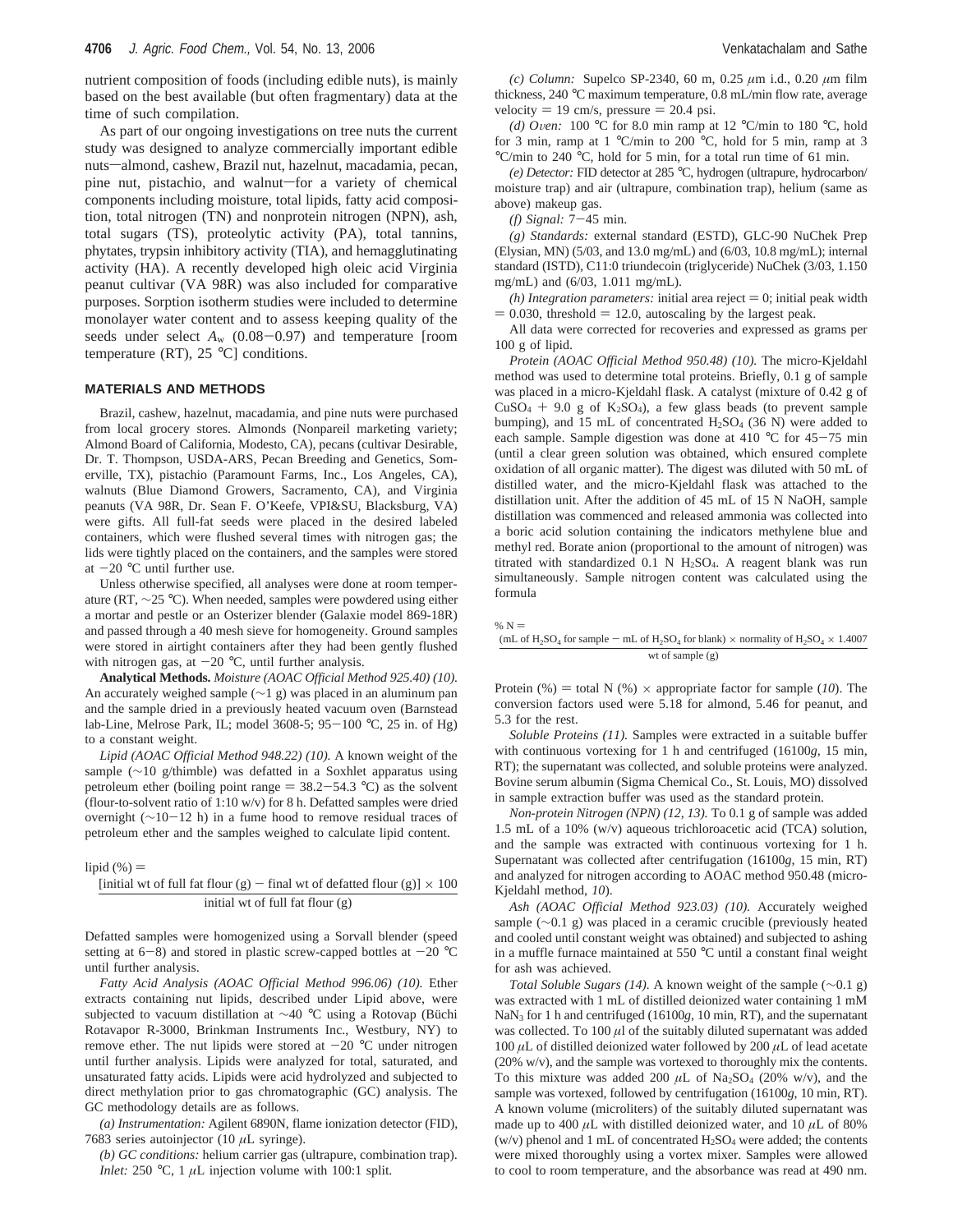|  |  | <b>Table 1.</b> Proximate Composition of Edible Nut Seeds <sup>a</sup> |  |  |  |
|--|--|------------------------------------------------------------------------|--|--|--|
|--|--|------------------------------------------------------------------------|--|--|--|

| nut                                    | moisture        | lipid            | protein          | ash             | sugars          |
|----------------------------------------|-----------------|------------------|------------------|-----------------|-----------------|
| almond ( <i>Prunus dulcis</i> )        | $9.51 \pm 0.08$ | $43.36 \pm 0.62$ | $19.48 \pm 0.51$ | $2.48 \pm 0.05$ | $2.11 \pm 0.11$ |
| Brazil nut (Bertholetia excelssa)      | $3.07 \pm 0.37$ | $66.71 \pm 1.17$ | $13.93 \pm 0.40$ | $3.28 \pm 0.01$ | $0.69 \pm 0.04$ |
| cashew nut (Anacardium occidentale)    | $4.39 \pm 0.04$ | $43.71 \pm 1.13$ | $18.81 \pm 0.06$ | $2.66 \pm 0.21$ | $3.96 \pm 0.08$ |
| hazelnut (Corylus avellana)            | $4.19 \pm 0.04$ | $61.46 \pm 0.57$ | $14.08 \pm 0.34$ | $2.03 \pm 0.14$ | $1.41 \pm 0.05$ |
| macadamia nut (Macadamia integrifolia) | $2.10 \pm 0.12$ | $66.16 \pm 0.92$ | $8.40 \pm 0.71$  | $1.16 \pm 0.04$ | $1.36 \pm 0.05$ |
| pecan (Carya illinoinensis)            | $7.40 \pm 0.08$ | $66.18 \pm 0.53$ | $7.50 \pm 0.24$  | $1.88 \pm 0.07$ | $1.55 \pm 0.04$ |
| pine nut (Pinus pinea)                 | $1.47 \pm 0.29$ | $61.73 \pm 0.55$ | $13.08 \pm 0.75$ | $2.50 \pm 0.15$ | $1.82 \pm 0.07$ |
| pistachio (Pistachia vera)             | $5.74 \pm 0.03$ | $45.09 \pm 0.27$ | $19.80 \pm 0.49$ | $3.21 \pm 0.03$ | $1.52 \pm 0.07$ |
| walnut (Juglans regia)                 | $2.70 \pm 0.20$ | $64.50 \pm 0.45$ | $13.46 \pm 0.47$ | $1.82 \pm 0.02$ | $2.06 \pm 0.23$ |
| Virginia peanut (Arachis hypogaea)     | $7.09 \pm 0.09$ | $42.88 \pm 0.13$ | $21.56 \pm 0.26$ | $1.60 \pm 0.06$ | $0.55 \pm 0.02$ |
| LSD ( $p = 0.05$ )                     | 0.60            | 2.47             | 1.62             | 0.34            | 0.32            |

<sup>a</sup> All values are expressed on a grams per 100 g of edible portion basis (as-is basis), and data are reported as mean  $\pm$  standard error of mean ( $n = 3$ ).

A glucose standard curve  $(0-100 \mu g)$  of glucose) was prepared simultaneously. Total sugars were expressed as glucose equivalents.

*Amino Acid Composition.* Total amino acid composition was determined using a Pico-Tag Column Amino Acid Analyzer (Waters Chromatography Division, Milford, MA). Accurately weighed sample was hydrolyzed in 600  $\mu$ L of 6 M HCl in the presence of nitrogen (18) h, 110 °C). The protein hydrolysate was treated with a 2:2:1 v/v/v ethanol/triethylamine/water solution and dried. The dried sample was then derivatized with a 7:1:1:1 v/v/v/v ethanol/triethylamine/water/PITC (99.9%) solution, held for 20 min at 25  $^{\circ}$ C in a nitrogen atmosphere, and dried. Fifty microliters of 5 mM sodium acetate buffer (pH 7.6, 40 °C) containing 6% (v/v) acetonitrile was added to the dried sample, and aliquots were used for analysis by HPLC. Norleucine was used as an internal standard to calculate percent recovery of amino acids. Tryptophan content was separately determined by the colorimetric method (no. 3) of Spies and Chambers (*15*). Amino acid composition was reported as grams of amino acid per 100 g of protein.

*Tannins (16).* A known weight of the sample (∼0.1 g) was extracted for 1 h in absolute methanol (MeOH) as well as acidified (1% HCl, v/v) MeOH with continuous vortexing followed by centrifugation (15000*g*, 10 min, RT). Aliquots of the supernatant were immediately analyzed for tannin using a 4% (w/v) vanillin assay. A catechin standard curve  $(0-1$  mg/mL) was prepared simultaneously. Tannin content was expressed as catechin equivalents.

*Phytate Analysis (17).* A known weight of the sample (∼0.5 g) was extracted in 3% (w/v) TCA and centrifuged (15000*g*, 10 min, RT), and aliquots were used for phytate analysis. A standard curve  $(5-100)$  $\mu$ g of Fe<sup>3+</sup> ion/200  $\mu$ L of 3% w/v TCA) was prepared simultaneously.

*Trypsin Inhibitor Activity (TIA) (18).* TIA was determined according to the method approved for soy products with suitable modifications. Defatted soybean flour (Williams 82) was included as a reference standard for comparative purposes. A known weight of sample and standard (∼25 mg) was extracted with 1.5 mL of 0.01 N NaOH in a microcentrifuge tube for 3 h with constant vortexing provided. When necessary, the pH of the suspension was adjusted between 8.4 and 10.0 using 0.1 N NaOH. Sample was centrifuged (16100*g*, 10 min, RT) and supernatant used for analysis. The final assay volume was 1.5 mL (instead of the 10 mL recommended in the original procedure). Suitable blank and 0 sample (no TIA) were run simultaneously. One trypsin unit was defined as an increase of 0.01 absorbance unit (AU) at 410 nm per 10 mL of reaction mixture (therefore, a factor of  $10/1.5 = 6.67$ was used in calculations). Samples were diluted suitably to obtain 40- 60% trypsin inhibition (typically 40-60% of 0 sample AU) under the assay conditions to reduce the relative standard deviation. TIA was expressed as trypsin inhibitor units per milligrams of sample (TIU/mg of sample).

TIU/mg of sample or standard  $=$ 

(0 sample AU - sample AU - blank AU)  $\times$  dilution factor  $\times$  vol for extraction (mL)  $0.01 \times 6.67 \times$  volume of diluted sample used for assay ( $\mu$ L)  $\times$  sample wt (g)  $\times$  1000

*Hemagglutinating Activity (HA) (Sigma Chemical Co., St. Louis, MO) (19).* A microtiter plate assay was used to determine the HA of the sample. A soybean lectin (soybean, product L1395) was used as the reference standard. The HA activity of the sample extracted in 0.01 M phosphate-buffered saline, pH 6.8, was determined under standard agglutination conditions defined as agglutination of a 2% suspension of fresh human blood (group A) erythrocytes after 1 h of incubation at 25 °C. Activity was determined from serial dilutions of sample extracts in 0.01 M phosphate-buffered saline, pH 6.8. One hemagglutinating unit (HU) was defined as the least amount of hemagglutinin that produced positive evidence of agglutination. Hemagglutination units in the diluted sample were the highest dilution (HD) showing positive evidence of hemagglutination. Hemagglutinating activity of the sample was expressed as HU per gram of sample.

HA (HU/g of sample)  $=$ 

$$
\frac{\text{HD} \times \text{dilution factor} \times \text{volume for extraction (mL)}}{\text{wt of sample (g)}}
$$

*Proteolytic Activity (PA).* Defatted seed flour was extracted with 0.05 M Tris-HCl buffer, pH 8.1, for 30 min at RT with continuous vortexing followed by centrifugation (16100*g*, 15 min, RT), and aliquots of supernatant were analyzed for PA using fluorescein isothiocyanate (FITC) labeled casein (FITC-casein) as the substrate as described by Wolfe et al. (*20*). Appropriate sample and reagent blanks were simultaneously included in the assays.

**Moisture Sorption Isotherms.** A combined adsorption-desorption working isotherm was determined by static gravimetric method. Seed samples (∼10 g per plate) were stored, as is, in each of five chambers equilibrated with saturated salt solutions to obtain constant relative humidity environments ranging from 8 to 97% at 25 °C (*21*). Samples were weighed every week until equilibrium was reached. The total moisture content of each sample was determined according to AOAC Official Method 950.4 (*10*) as described under Analytical Methods. Adsorption isotherms were obtained by plotting equilibrium moisture content (EMC) (grams of  $H_2O$  per gram of dry solids) versus water activity (*A*w). Experimental data were fitted using Guggenheim-Anderson-de Boer (GAB) and Brunauer-Emmet-Teller (BET) model isotherms using nonlinear regression program (Water Analyzer Plot) developed by Prof. T. P. Labuza, University of Minnesota, Minneapolis, MN.

*Statistics.* All analyses were done at least in duplicate, and data are reported as the mean  $\pm$  standard error of the mean (SEM). When appropriate, data were analyzed for significance using ANOVA and Fisher's least significant difference (LSD at  $p = 0.05$ ).

#### **RESULTS AND DISCUSSION**

**Proximate Composition.** *Moisture.* The proximate compositions of the nine major tree nuts and Virginia peanut are summarized in **Table 1**. As expected, the seeds had low moisture content (ranging from 1.47% for pine nuts to 9.51% for pecans). Low moisture content is important for keeping quality and shelf life of seeds as low moisture (and low *A*w) decreases the probability of microbial growth, unwarranted fermentation, premature seed germination, and many undesirable biochemical changes normally associated with these processes. Moisture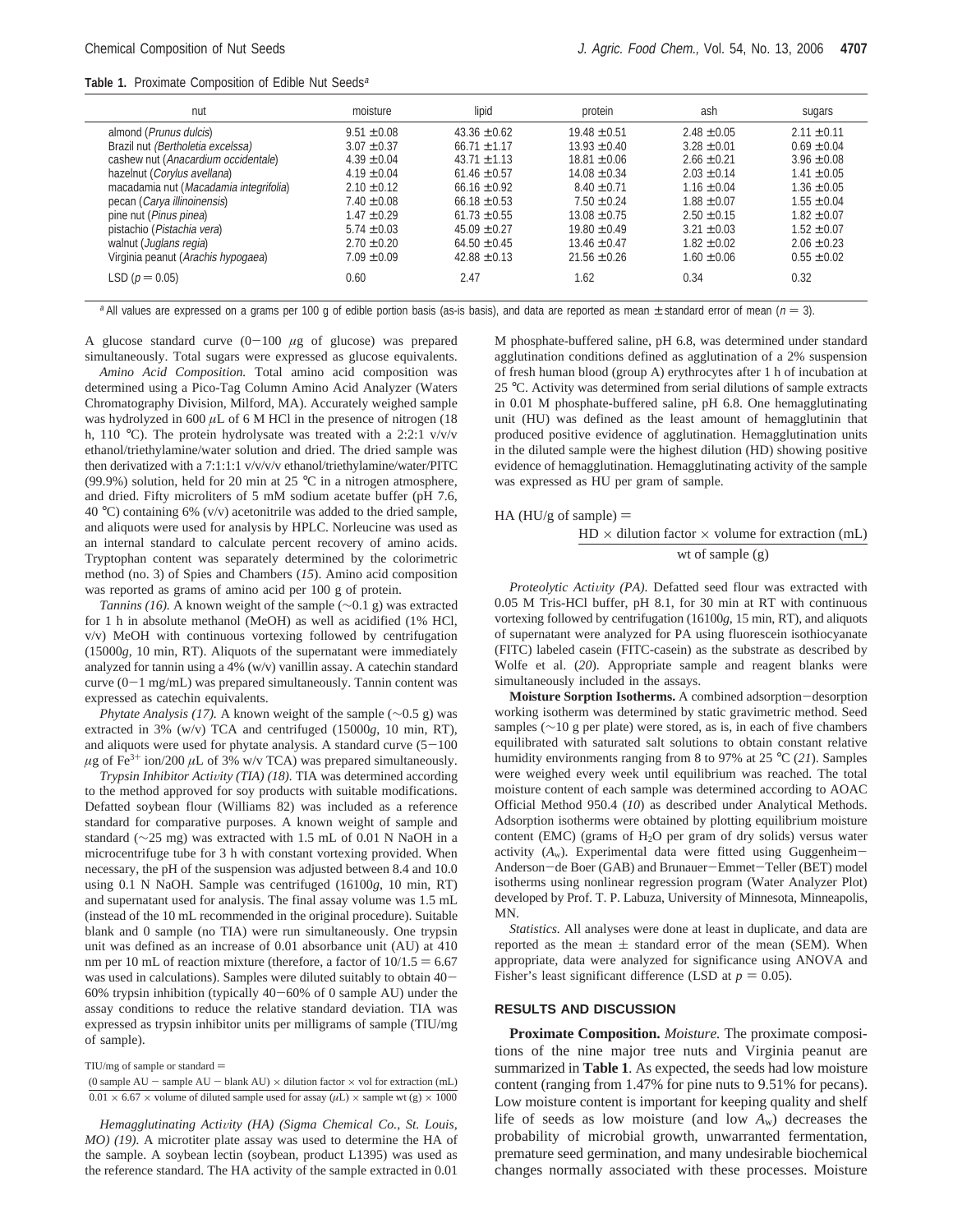|  |  | Table 2. Fatty Acid Composition of Edible Nut Seed Oils <sup>a</sup> |  |  |  |  |
|--|--|----------------------------------------------------------------------|--|--|--|--|
|--|--|----------------------------------------------------------------------|--|--|--|--|

| FA        | almond           | Brazil<br>nut    | cashew<br>nut    | hazelnut         | macadamia<br>nut | pecan            | pine nut         | pistachio        | walnut           | Virginia<br>peanut | <b>LSD</b> |
|-----------|------------------|------------------|------------------|------------------|------------------|------------------|------------------|------------------|------------------|--------------------|------------|
| TS        | $9.09 + 0.02$    | $25.35 \pm 0.06$ | $21.12 \pm 0.04$ | $9.11 \pm 0.06$  | $18.18 \pm 0.18$ | $8.35 \pm 0.04$  | $24.10 \pm 0.01$ | $14.24 \pm 0.21$ | $11.76 \pm 0.05$ | $12.86 \pm 0.06$   | 0.34       |
| 6:0       | $0.00 \pm 0.00$  | $0.14 \pm 0.01$  | $0.02 \pm 0.02$  | $0.00 \pm 0.00$  | $0.00 \pm 0.00$  | $0.00 \pm 0.00$  | $0.15 \pm 0.05$  | $0.03 \pm 0.03$  | $0.32 + 0.01$    | $0.00 \pm 0.00$    | 0.07       |
| 8:0       | $0.00 \pm 0.00$  | $0.00 \pm 0.00$  | $0.00 \pm 0.00$  | $0.00 \pm 0.00$  | $0.00 \pm 0.00$  | $0.00 \pm 0.00$  | $0.00 \pm 0.00$  | $0.00 \pm 0.00$  | $0.00 \pm 0.00$  | $0.00 \pm 0.00$    | 0.00       |
| 10:0      | $0.00 \pm 0.00$  | $0.05 \pm 0.05$  | $0.00 \pm 0.00$  | $0.00 \pm 0.00$  | $0.00 \pm 0.00$  | $0.00 \pm 0.00$  | $0.07 \pm 0.04$  | $0.02 \pm 0.02$  | $0.05 \pm 0.01$  | $0.00 \pm 0.00$    | 0.07       |
| 11:0      | $0.00 \pm 0.00$  | $0.11 \pm 0.02$  | $0.05 \pm 0.01$  | $0.00 \pm 0.00$  | $0.00 \pm 0.00$  | $0.00 \pm 0.00$  | $0.15 \pm 0.02$  | $0.08 \pm 0.00$  | $0.24 \pm 0.03$  | $0.00 \pm 0.00$    | 0.05       |
| 12:0      | $0.00 \pm 0.00$  | $0.00 \pm 0.00$  | $0.00 \pm 0.00$  | $0.00 \pm 0.00$  | $0.09 \pm 0.00$  | $0.00 + 0.00$    | $0.00 \pm 0.00$  | $0.00 \pm 0.00$  | $0.00 \pm 0.00$  | $0.00 \pm 0.00$    | 0.00       |
| 14:0      | $0.06 \pm 0.00$  | $0.05 \pm 0.00$  | $0.03 \pm 0.00$  | $0.03 \pm 0.00$  | $0.90 \pm 0.01$  | $0.04 \pm 0.00$  | $0.00 + 0.00$    | $0.09 \pm 0.00$  | $0.03 \pm 0.00$  | $0.00 + 0.00$      | 0.01       |
| 15:0      | $0.00 \pm 0.00$  | $0.00 \pm 0.00$  | $0.00 \pm 0.00$  | $0.00 \pm 0.00$  | $0.00 \pm 0.00$  | $0.00 \pm 0.00$  | $0.00 \pm 0.00$  | $0.00 \pm 0.00$  | $0.00 \pm 0.00$  | $0.00 \pm 0.00$    | 0.00       |
| 16:0      | $7.36 \pm 0.02$  | $15.11 \pm 0.08$ | $10.70 \pm 0.02$ | $5.78 \pm 0.01$  | $8.88 \pm 0.03$  | $5.90 \pm 0.04$  | $5.33 \pm 0.00$  | $12.65 \pm 0.16$ | $8.14 \pm 0.11$  | $6.20 \pm 0.01$    | 0.23       |
| 17:0      | $0.05 \pm 0.00$  | $0.08 \pm 0.00$  | $0.12 \pm 0.00$  | $0.05 \pm 0.00$  | $0.00 \pm 0.00$  | $0.05 \pm 0.00$  | $0.05 \pm 0.00$  | $0.04 \pm 0.00$  | $0.05 \pm 0.00$  | $0.07 \pm 0.00$    | 0.00       |
| 18:0      | $1.56 \pm 0.01$  | $9.51 \pm 0.05$  | $9.33 \pm 0.03$  | $3.12 \pm 0.05$  | $4.26 \pm 0.07$  | $2.24 \pm 0.00$  | $2.41 \pm 0.00$  | $1.09 \pm 0.00$  | $2.84 \pm 0.04$  | $2.06 \pm 0.01$    | 0.12       |
| 20:0      | $0.06 \pm 0.00$  | $0.25 \pm 0.00$  | $0.63 \pm 0.00$  | $0.14 \pm 0.00$  | $2.95 \pm 0.06$  | $0.12 \pm 0.00$  | $15.75 \pm 0.02$ | $0.11 \pm 0.00$  | $0.10 \pm 0.00$  | $1.03 \pm 0.00$    | 0.07       |
| 21:0      | $0.00 \pm 0.00$  | $0.00 \pm 0.00$  | $0.00 \pm 0.00$  | $0.00 \pm 0.00$  | $0.00 \pm 0.00$  | $0.00 \pm 0.00$  | $0.09 \pm 0.00$  | $0.04 \pm 0.04$  | $0.00 \pm 0.00$  | $0.00 \pm 0.00$    | 0.05       |
| 22:0      | $0.00 \pm 0.00$  | $0.06 \pm 0.01$  | $0.12 \pm 0.00$  | $0.00 \pm 0.00$  | $0.79 \pm 0.02$  | $0.00 \pm 0.00$  | $0.11 \pm 0.02$  | $0.08 \pm 0.00$  | $0.00 \pm 0.00$  | $2.22 \pm 0.04$    | 0.06       |
| 24:0      | $0.00 \pm 0.00$  | $0.00 \pm 0.00$  | $0.13 \pm 0.00$  | $0.00 \pm 0.00$  | $0.32 \pm 0.01$  | $0.00 \pm 0.00$  | $0.00 \pm 0.00$  | $0.00 \pm 0.00$  | $0.00 \pm 0.00$  | $1.28 \pm 0.02$    | 0.02       |
| <b>TM</b> | $61.60 \pm 0.02$ | $29.04 + 0.02$   | $61.68 \pm 0.03$ | $83.10 \pm 0.03$ | $77.43 \pm 0.16$ | $66.73 \pm 0.03$ | $27.55 \pm 0.05$ | $51.47 \pm 0.14$ | $15.28 \pm 0.05$ | $81.49 \pm 0.06$   | 0.27       |
| 14:1      | $0.00 \pm 0.00$  | $0.00 \pm 0.00$  | $0.00 \pm 0.00$  | $0.00 \pm 0.00$  | $0.00 \pm 0.00$  | $0.00 \pm 0.00$  | $0.00 \pm 0.00$  | $0.00 \pm 0.00$  | $0.00 \pm 0.00$  | $0.00 \pm 0.00$    | 0.00       |
| 16:1      | $0.66 \pm 0.00$  | $0.29 \pm 0.00$  | $0.54 \pm 0.00$  | $0.15 \pm 0.00$  | $18.69 \pm 0.15$ | $0.07 \pm 0.00$  | $0.11 \pm 0.00$  | $1.18 \pm 0.00$  | $0.09 \pm 0.00$  | $0.07 \pm 0.00$    | 0.17       |
| 18:1      | $60.93 \pm 0.03$ | $28.75 \pm 0.02$ | $61.15 \pm 0.03$ | $82.95 \pm 0.04$ | $58.51 \pm 0.01$ | $66.66 \pm 0.03$ | $27.44 \pm 0.05$ | $50.29 \pm 0.14$ | $15.19 \pm 0.05$ | $81.28 \pm 0.06$   | 0.20       |
| 20:1      | $0.00 \pm 0.00$  | $0.00 \pm 0.00$  | $0.00 \pm 0.00$  | $0.00 \pm 0.00$  | $0.00 \pm 0.00$  | $0.00 \pm 0.00$  | $0.00 \pm 0.00$  | $0.00 \pm 0.00$  | $0.00 \pm 0.00$  | $0.00 \pm 0.00$    | 0.00       |
| 22:1      | $0.00 \pm 0.00$  | $0.00 \pm 0.00$  | $0.00 \pm 0.00$  | $0.00 \pm 0.00$  | $0.23 \pm 0.00$  | $0.00 \pm 0.00$  | $0.00 \pm 0.00$  | $0.00 \pm 0.00$  | $0.00 \pm 0.00$  | $0.14 \pm 0.00$    | 0.00       |
| <b>TP</b> | $29.31 + 0.00$   | $45.61 \pm 0.04$ | $17.19 \pm 0.07$ | $7.79 \pm 0.03$  | $4.39 \pm 0.02$  | $24.92 \pm 0.01$ | $48.35 \pm 0.04$ | $34.29 \pm 0.07$ | $72.96 \pm 0.00$ | $5.66 \pm 0.00$    | 0.13       |
| 18:2      | $29.21 \pm 0.00$ | $45.43 \pm 0.04$ | $16.88 \pm 0.07$ | $7.55 \pm 0.02$  | $1.81 \pm 0.02$  | $23.68 \pm 0.02$ | $46.84 \pm 0.05$ | $33.43 \pm 0.07$ | $59.79 \pm 0.01$ | $3.87 \pm 0.00$    | 0.14       |
| 18:3      | $0.10 \pm 0.00$  | $0.18 \pm 0.00$  | $0.32 \pm 0.00$  | $0.24 \pm 0.00$  | $2.58 \pm 0.00$  | $1.24 \pm 0.01$  | $1.51 \pm 0.02$  | $0.86 \pm 0.00$  | $13.17 \pm 0.01$ | $1.79 \pm 0.00$    | 0.03       |

<sup>a</sup> All values are expressed as grams per 100 g of lipid. Data are reported as mean  $\pm$  standard deviation ( $n = 2$ ). FA, fatty acid; TS, total saturated fatty acids; TM, total monounsaturated fatty acids; TP, total polyunsaturated fatty acids; almond, Prunus dulcis; Brazil nut, Bertholetia excelssa; cashew, Anacardium occidentale; hazelnut, Corylus avellana; macadamia, Macadamia integrifolia; pecan, Carya illinoinensis; pine nut, Pinus pinea; pistachio, Pistachia vera; walnut, Juglans regia; Virginia peanut, Arachis hypogaea.

content results of the present investigations are consistent with reported moisture contents for almonds (*22*, *23*), New Zealand macadamia nuts (*24*), Mexican pecans (*25*), Turkish pine nuts (*26*), pistachio (*27*-*29*), Turkish walnuts (*3*), Portuguese walnuts (*30*), commercial walnuts (*31*), New Zealand hazelnuts (*32*), Turkish hazelnuts (*33*), almonds, hazelnuts, pecans, pine nuts, pistachios, and walnuts (*34*), high oleic acid peanut lines (*35*), and the data for moisture contents of several edible nut seeds in the USDA Nutrient Data Bank (*9*).

*Lipid.* The lipid content of the analyzed samples ranged from 42.88% for peanuts to 66.71% for Brazil nuts. Brazil nut, hazelnut, macadamia, pecan, pine nut, and walnut registered higher ( $>60\%$ ) lipid content as compared to 42.88-45.09% lipids in almond, cashew nut, pistachio, and peanut. Ruggeri et al. (*34*) have similarly reported a wide range for lipid content in edible nuts [almonds (four cultivars, 52.5-57%), hazelnuts (one cultivar, 64.1%), pecans (one cultivar, 71.7%), pistachio (one cultivar, 56.1%), and walnuts (four cultivars,  $61.3-73.8\%$ )] grown in Italy and one commercial sample of pine nuts (50.3%). One study of commercial nut samples from Irish markets has reported lipid contents of 40.8, 49.2, 59.2, 37.9, and 50.8%, respectively, for almond, hazelnut, macadamia, peanut, and walnut (*36*). Garcia-Lopez et al. (*37*) found 19 almond cultivars (7 Spanish, 3 Italian, 1 Australian, and 4 U.S.) exhibited a wide range (53.10-61.70%) of total lipid content, whereas Sathe (*23*) reported the lipid contents of five major marketing varieties (Mission, Neplus, Peerless, Carmel, and Nonpareil) to be in a narrow range (53.59-56.05% lipids). Results from the present study compare favorably with several published reports for lipid content of edible nuts including Indonesian, Indian, Brazilian, and Thailand cashew nut (*38*), Nigerian cashew nut (*39*), Turkish hazelnut (*40*, *41*), New Zealand macadamia nut (*24*), pecan (*42*), Mexican pecan (*25*), pistachio nut (57-62% lipids) (*27*-*29, 43*), walnut (*3, 30, 31*, *44*), and high oleic acid peanut lines (*35*).

*Protein.* The protein content of pecans was the lowest (7.50%) and that of Virginia peanuts the highest (21.56%), a finding

consistent with several published studies (*3*, *9*, *22, 25*, *27*, *28*, *<sup>30</sup>*-*35*, *<sup>42</sup>*, *<sup>45</sup>*-*47*). However, at least one paper has suggested a different protein content (32.9%) in pine nuts (*34*). A recent exhaustive study on Spanish chestnut chemical composition (*48*) noted a considerable variation in protein content (ranging from 1.4 to 9.6%) depending on the growing location and cultivar.

*Ash.* Ash content ranged from 1.16% (macadamia) to 3.28% (Brazil nut). Other investigators have reported similar ash contents for a variety of edible nuts (*3*, *22, 27*, *<sup>28</sup>*, *<sup>30</sup>*-*34*, *<sup>42</sup>*).

*Sugar.* Total soluble sugars ranged from 0.55% (peanut) to 3.96% (cashew nut). Our results for sugar content are consistently lower than those reported in the USDA Data Bank (*9*). The sugar content of nut seeds is known to vary considerably, depending on growing conditions, seed maturity, cultivar, and growth location. Nanos et al. (*49*) noted 4.4% sugar in almonds, which was comparable to the finding in the current study (2.11%). On the other hand, Alasalvar et al. (*33*) have reported a sugar content of 3.58% for Tombul nuts, a Turkish cultivar of hazelnuts, which is much higher than the one (1.41%) in the present study. Similarly, Maskan and Karatas (*27*) reported 13.5% sugar in pistachios grown in Gazientep, Turkey.

**Fatty Acid Composition.** The fatty acid composition (**Table 2**) of the tree nuts is consistent with the corresponding data in the USDA data bank (*9*). All seeds contained predominantly monounsaturated fatty acids (MUFAs) plus polyunsaturated fatty acids (PUFAs) (ranging from 74.65% for Brazil nut to 91.65% for pecan). Depending on the seed type, there was a significant variation in total MUFAs. For example, MUFAs contributed only 27.55 and 29.04% of total fatty acids in pine nut and Brazil nut, respectively, when compared to the significantly higher percentages in Virginia peanut VA 98R (81.49%) and hazelnut (83.10%). Our results for fatty acid composition are consistent with the corresponding reported data for Indonesian, Indian, Brazilian, and Thai cashews (*38*, *50*); Mexican pecans (*25*); almond, hazelnut, pecan, pine nut, pistachio, and walnut (*34*); high oleic acid peanut lines (*35*); almond, Brazil nut, hazelnut, and walnut (*51*); and hazelnut oil (*52*).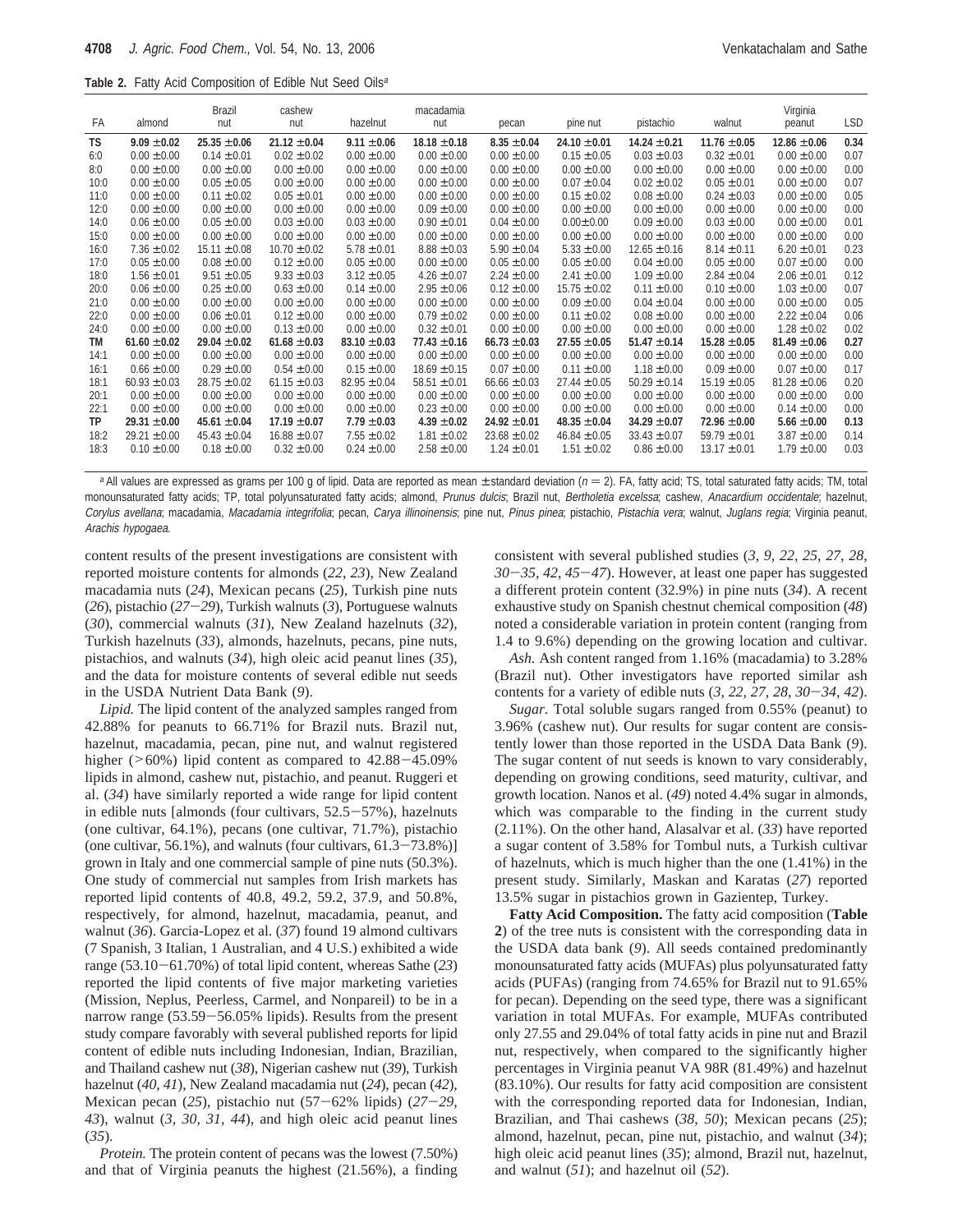**Table 3.** Tannins, Total Nitrogen (TN), Non-protein Nitrogen (NPN), Phytate, Trypsin Inhibitory Activity (TIA), Hemagglutinating Activity (HA), and Proteolytic Activity (PA) in Nut Seeds<sup>a</sup>

| nut <sup>b</sup>   | tannins <sup><math>c</math></sup> | tannins <sup>d</sup> | ΤN              | <b>NPN</b>                          | phytates        |
|--------------------|-----------------------------------|----------------------|-----------------|-------------------------------------|-----------------|
| almond             | $0.07 \pm 0.00$                   | $0.29 \pm 0.02$      | $4.06 \pm 0.10$ | $0.30 \pm 0.00$ (7.39) <sup>e</sup> | $0.35 \pm 0.10$ |
| Brazil nut         | $0.01 \pm 0.00$                   | $0.01 \pm 0.00$      | $2.97 \pm 0.08$ | $0.35 \pm 0.01$ (11.78)             | $0.19 \pm 0.05$ |
| cashew nut         | $0.03 \pm 0.00$                   | $0.04 \pm 0.00$      | $3.76 \pm 0.05$ | $0.20 \pm 0.04$ (5.32)              | $0.29 \pm 0.08$ |
| hazelnut           | $0.04 \pm 0.00$                   | $0.23 \pm 0.01$      | $2.79 \pm 0.05$ | $0.14 \pm 0.02$ (5.02)              | $0.23 \pm 0.07$ |
| macadamia nut      | $0.01 \pm 0.00$                   | $0.01 \pm 0.00$      | $1.73 \pm 0.14$ | $0.14 \pm 0.01$ (8.09)              | $0.15 \pm 0.04$ |
| pecan              | $0.84 \pm 0.03$                   | $0.88 \pm 0.00$      | $1.48 \pm 0.05$ | $0.06 \pm 0.00$ (4.05)              | $0.18 \pm 0.05$ |
| pine nut           | $0.01 \pm 0.00$                   | $0.01 \pm 0.00$      | $2.65 \pm 0.15$ | $0.18 \pm 0.02$ (6.79)              | $0.20 \pm 0.03$ |
| pistachio          | $0.02 \pm 0.00$                   | $0.22 \pm 0.00$      | $4.06 \pm 0.09$ | $0.32 \pm 0.01$ (7.88)              | $0.29 \pm 0.08$ |
| walnut             | $0.34 \pm 0.01$                   | $0.18 \pm 0.01$      | $2.58 \pm 0.09$ | $0.04 \pm 0.01$ (1.55)              | $0.20 \pm 0.06$ |
| Virginia peanut    | $0.16 \pm 0.02$                   | $0.29 \pm 0.01$      | $4.10 \pm 0.05$ | $0.15 \pm 0.00$ (3.66)              | $0.17 \pm 0.04$ |
| LSD ( $p = 0.05$ ) | 0.04                              | 0.03                 | 0.32            | $0.05^{t}$                          | 0.22            |

<sup>a</sup> All values are expressed on a grams per 100 g of edible portion basis (as-is basis), and data are reported as mean  $\pm$  standard error of mean ( $n = 3$ ). HA, TIA, and PA, under the assay conditions, were not detectable. <sup>b</sup> For botanical names see Table 2 footnote. <sup>c</sup> Total tannins extracted in absolute MeOH. <sup>d</sup> Total tannins extracted in acidified MeOH (1% HCl). <sup>e</sup> Number in the parenthesis represents NPN as percent of the corresponding TN. <sup>f</sup> The LSD for NPN is for the NPN data (and not for the percentage in parentheses).

Regardless of the seed type,  $C_{18:1}$  (oleic acid) and  $C_{18:2}$ (linoleic acid) were the predominant contributors toward the makeup of the MUFAs and PUFAs, respectively, as well as the total lipids in the seed. Significant variations in oleic acid and linoleic acid in tree nut lipids have been noted by several researchers. In the current study we found pistachios to contain 50.29% oleic acid, whereas others have noted oleic acid in pistachio lipids to be 55-66% (*29*), 65-71% (*43*), 58% (*34*), and 56-74% (*28*). Part of this variation may be due to cultivar differences. For example, Küçüköner and Yurt (28) reported Ohadi pistachios contained 56% oleic acid, whereas Uzun, Kirmizi, Siirt, and Halebi pistachios had a much higher (69- 74%) amount of oleic acid. Similarly, oleic acid values for pine nut lipids also seem to differ widely. For example, as opposed to 27.4% oleic acid found in the current study, Ruggeri et al. (*34*) have reported a higher (39.1%) oleic acid content for pine nuts. Nanos et al. (*49*) have reported Ferragnes and Texas almonds to contain  $74.7-80.8$  and  $72.7-74.8\%$  oleic acid in almonds, a much higher quantity compared to the 60.93% oleic acid in the current study. The linoleic acid content of nut lipids was similarly noted to vary over a wide range. For example, the linoleic acid content of almonds in the present study was 29.21% and was within the range <sup>∼</sup>8-39% of total lipids in the published literature (*9*, *23*, *34*, *37*, *49*). Linoleic acid in the current study for pistachio lipids was 33.43%, whereas others have reported 13.20% (*9*), 14-18% (*29*), and 15-19% (*43*) for the same. For pecans, the linoleic acid content was 23.68% (current study), which is consistent with 20.63% reported in the USDA Nutrient Data Bank (*9*), both of which are lower than the 32.9% reported by Wakeling et al. (*42*). Among the nut seeds evaluated, walnuts appeared to be distinctly different with respect to fatty acid profile due to much higher linoleic acid content (59.79%) of walnut lipids when compared to the rest (ranging from 1.81% for macadamia to 46.84% for pine nut). Walnuts in the current study were also found to contain a significant amount of linolenic acid (13.17%) compared to the rest of the samples analyzed (the range was from 0.1% for almonds to 2.58% for macadamia). The linolenic acid content of walnuts in the present study is consistent with the findings of other researchers including 9-13% in 6 Portuguese walnut cultivars  $(30)$ ,  $11.2-13.5%$  in 10 walnut cultivars from New Zealand (*44*), and 11.58% in 1 sample from Ireland that was bought in a health food store in Cork (*36*); for several walnut oils procured from seven different countries (China, France, Hungary, India, Italy, Spain, and the United States) and analyzed for fatty acids, the range for linoleic acid was 57.3-64.1% of

total lipids (*53*). Certain studies have reported intermediate amounts of linolenic acid, for example, 5.8% (*54*) and 4.7-7.0% (*3*), in walnuts. With respect to palmitoleic acid, macadamia nuts were distinct in the sense that they contained a significantly higher amount (18.7%) than the rest (the range was from 0.07% for pecans to 1.18% for pistachios). The palmitoleic acid content in macadamia lipids found in the current investigation is comparable to the reported palmitoleic acid contents of 17.3% (*36*), 23.0% (*54*), and 17-34% (*24*). The available data therefore suggest that genetic factors as well as environmental factors strongly influence the triacylglycerol (TAG) fatty acid composition. Two recent papers (*46*, *55*) on hazelnut TAG composition further support this observation. The investigators found the American hazelnut cultivars to be richer in saturated fatty acids, whereas the French, German, and English cultivar TAGs were richer in polyunsaturated fatty acid (linoleic acid). In addition, the study also reported that besides the cultivar (genetic factors), environmental factors such as the year of production and growing location also strongly influenced the nutmeat TAG composition (*55*). Evaluation of 19 Portuguese hazelnut cultivars (Vila Real region), however, exhibited lesser variations in proximate (ranges for moisture, crude protein, lipids, ash, and carbohydrates were, respectively, 3.5-6.4, 9.3- 12.7, 59.3-69.0, 2.4-3.4, and  $12.1-21.1\%$ ) as well as fatty acid composition or esterified fatty acid composition (palmitic, oleic, and linoleic acid were, respectively, in the ranges of 4.84- 6.75, 76.71-82.81, and 7.20-11.37% of total lipids) (*55*). The fatty acid composition of tree nuts is important from several perspectives including (1) nutritional quality [the MUFAs and PUFAs (notably the *ω*-3 and *ω*-6 fatty acids) being considered more desirable than the saturated fatty acids]; (2) possible health benefits offered by MUFAs and PUFAs, especially in relation to blood serum lipid profile (notably the decrease in undesirable low-density cholesterols VLDLs and LDLs); (3) flavor-desirable flavors often attributed to several fatty acids in the nut seeds; (4) contribution to texture; and (5) importance in keeping quality (shelf life), especially the propensity for generating off-flavors upon oxidation of MUFAs and PUFAs.

**Non-protein Nitrogen (NPN).** NPN is arbitrarily defined as nitrogenous materials that are nonproteinaceous in character. Protein is defined as a polymer with a molecular mass of  $>10$ kDa, a suggestion made by Pirie (*56*) and Synge (*57*). In the present study we found NPN to be in the range from 1.55% (walnut) to 11.78% (Brazil nut) of the total nitrogen in the seed meal (**Table 3**). Wolf (*13*) has reported the NPN of almond meal to be  $4.8 \pm 0.3\%$  ( $n = 4$ ) of total nitrogen. He also noted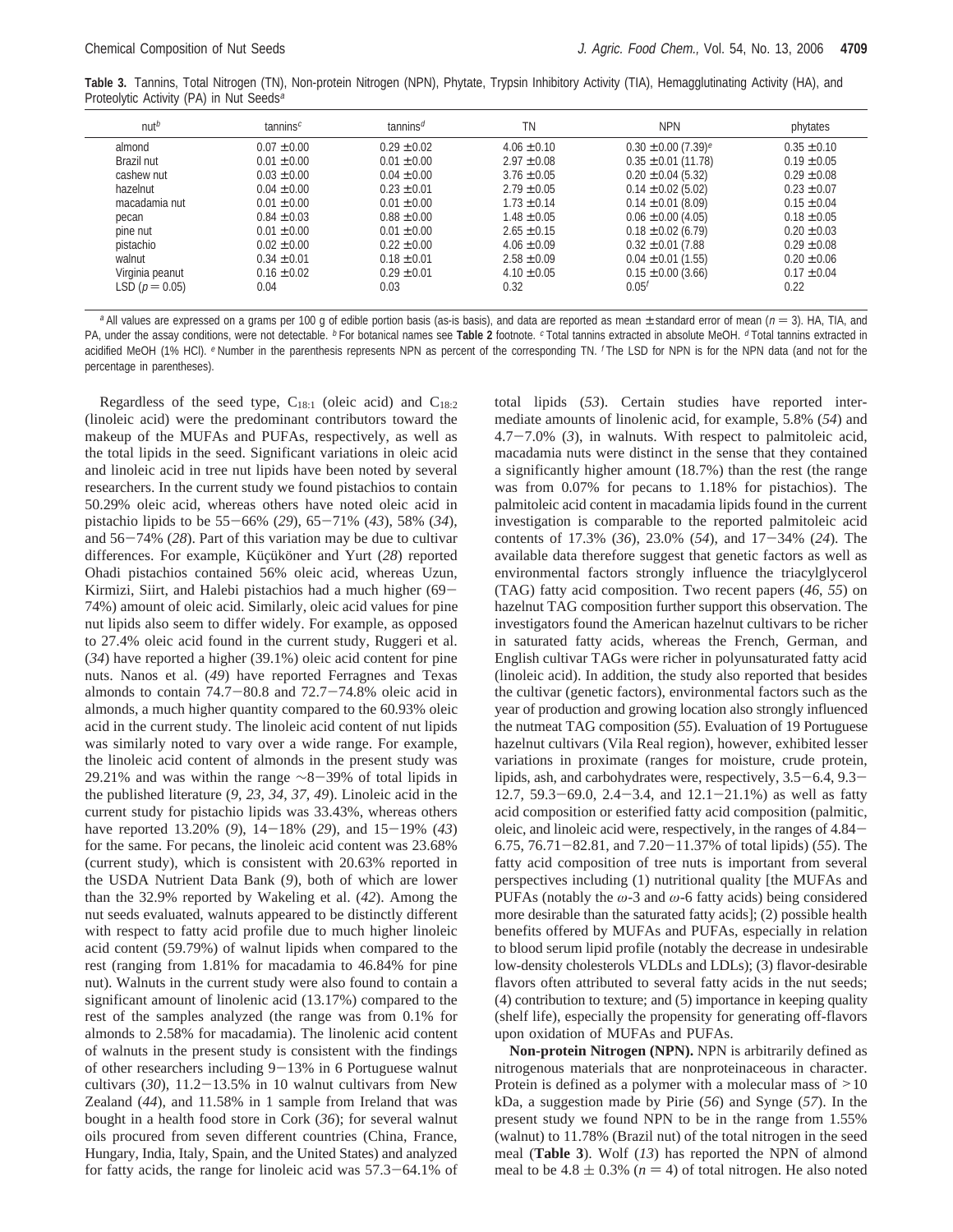| <b>Table 4.</b> Total Amino Acid Composition of Edible Nut Seeds <sup>a</sup> |  |
|-------------------------------------------------------------------------------|--|
|-------------------------------------------------------------------------------|--|

| amino acid           | almond           | <b>Brazil</b><br>nut | cashew<br>nut    | hazelnut         | macadamia<br>nut | pecan            | pine nut         | pistachio        | walnut           | Virginia<br>peanut | <b>LSD</b> |
|----------------------|------------------|----------------------|------------------|------------------|------------------|------------------|------------------|------------------|------------------|--------------------|------------|
|                      |                  |                      |                  |                  |                  |                  |                  |                  |                  |                    |            |
| Asx                  | $9.18 \pm 0.08$  | $7.69 \pm 0.18$      | $8.53 \pm 0.16$  | $9.25 \pm 0.02$  | $8.69 \pm 0.51$  | $9.33 \pm 0.46$  | $8.63 \pm 0.00$  | $8.55 \pm 0.27$  | $9.11 \pm 0.71$  | $12.07 \pm 0.26$   | 1.18       |
| Glx                  | $26.78 \pm 1.09$ | $20.26 \pm 0.09$     | $22.43 \pm 0.13$ | $23.88 \pm 0.04$ | $23.65 \pm 1.04$ | $21.06 \pm 0.37$ | $20.45 \pm 0.02$ | $23.02 \pm 0.43$ | $21.03 \pm 0.63$ | $21.11 \pm 0.17$   | 1.90       |
| Ser                  | $3.67 \pm 0.18$  | $4.00 \pm 0.53$      | $5.21 \pm 0.21$  | $4.69 \pm 0.10$  | $4.30 \pm 0.13$  | $5.21 \pm 0.02$  | $5.47 \pm 0.06$  | $6.25 \pm 0.11$  | $5.33 \pm 0.18$  | $4.81 \pm 0.17$    | 0.74       |
| Gly                  | $6.88 \pm 0.07$  | $4.75 \pm 0.08$      | $4.55 \pm 0.25$  | $4.73 \pm 0.05$  | $4.87 \pm 0.33$  | $4.73 \pm 0.38$  | $4.39 \pm 0.04$  | $4.93 \pm 0.35$  | $4.89 \pm 0.03$  | $6.43 \pm 0.30$    | 0.80       |
| His (1.9/1.6)        | $2.97 \pm 0.14$  | $2.92 \pm 0.07$      | $2.68 \pm 0.02$  | $2.65 \pm 0.09$  | $2.45 \pm 0.28$  | $2.80 \pm 0.11$  | $2.23 \pm 0.16$  | $2.38 \pm 0.10$  | $2.43 \pm 0.04$  | $2.54 \pm 0.07$    | 0.44       |
| Arg                  | $10.09 \pm 0.29$ | $12.91 \pm 0.38$     | $9.84 \pm 0.04$  | $12.51 \pm 0.13$ | $12.53 \pm 0.13$ | $12.45 \pm 0.14$ | $15.41 \pm 0.01$ | $9.15 \pm 0.19$  | $13.80 \pm 0.07$ | $11.04 \pm 0.19$   | 0.65       |
| Thr $(3.4/0.9)$      | $2.60 \pm 0.10$  | $2.27 \pm 0.29$      | $3.22 \pm 0.26$  | $2.95 \pm 0.05$  | $2.81 \pm 0.34$  | $2.90 \pm 0.23$  | $2.43 \pm 0.10$  | $2.97 \pm 0.25$  | $3.00 \pm 0.39$  | $2.21 \pm 0.11$    | 0.82       |
| Ala                  | $4.85 \pm 0.10$  | $4.30 \pm 0.30$      | $4.44 \pm 0.06$  | $5.12 \pm 0.06$  | $4.51 \pm 0.09$  | $5.06 \pm 0.02$  | $5.00 \pm 0.02$  | $4.78 \pm 0.24$  | $4.69 \pm 0.02$  | $4.58 \pm 0.20$    | 0.49       |
| Pro                  | $5.09 \pm 0.38$  | $5.21 \pm 0.20$      | $5.37 \pm 0.04$  | $4.81 \pm 0.09$  | $6.77 \pm 0.81$  | $5.50 \pm 0.35$  | $5.27 \pm 0.02$  | $5.53 \pm 0.63$  | $5.50 \pm 0.67$  | $5.81 \pm 0.16$    | 1.47       |
| Val $(3.5/1.3)$      | $4.41 \pm 0.12$  | $4.71 \pm 0.05$      | $5.65 \pm 0.08$  | $4.66 \pm 0.04$  | $4.31 \pm 0.03$  | $4.72 \pm 0.03$  | $4.52 \pm 0.05$  | $5.69 \pm 0.08$  | $4.61 \pm 0.08$  | $3.95 \pm 0.02$    | 0.68       |
| Met (2.5/1.7)        | $0.81 \pm 0.20$  | $8.98 \pm 0.14$      | $2.27 \pm 0.11$  | $1.90 \pm 0.00$  | $2.15 \pm 0.05$  | $2.52 \pm 0.02$  | $2.93 \pm 0.02$  | $1.88 \pm 0.04$  | $2.14 \pm 0.05$  | $1.31 \pm 0.04$    | 0.30       |
| Cys                  | $0.30 \pm 0.10$  | $0.75 \pm 0.14$      | $0.54 \pm 0.02$  | $0.52 \pm 0.03$  | $0.84 \pm 0.23$  | $0.45 \pm 0.01$  | $0.67 \pm 0.01$  | $0.53 \pm 0.03$  | $0.46 \pm 0.06$  | $0.33 \pm 0.07$    | 0.32       |
| $Ile$ (2.8/1.3)      | $3.79 \pm 0.12$  | $3.21 \pm 0.02$      | $4.15 \pm 0.02$  | $3.69 \pm 0.01$  | $3.26 \pm 0.03$  | $4.08 \pm 0.04$  | $3.65 \pm 0.03$  | $4.10 \pm 0.11$  | $4.00 \pm 0.03$  | $3.45 \pm 0.04$    | 0.19       |
| Leu $(6.6/1.9)$      | $7.19 \pm 0.19$  | $7.89 \pm 0.08$      | $8.00 \pm 0.05$  | $7.40 \pm 0.04$  | $6.55 \pm 0.04$  | $7.51 \pm 0.06$  | $7.30 \pm 0.01$  | $7.56 \pm 0.23$  | $7.76 \pm 0.01$  | $7.03 \pm 0.03$    | 0.35       |
| Phe (6.3/1.9)        | $5.46 \pm 0.11$  | $4.06 \pm 0.07$      | $4.83 \pm 0.03$  | $4.54 \pm 0.03$  | $3.34 \pm 0.04$  | $5.09 \pm 0.02$  | $3.59 \pm 0.02$  | $4.92 \pm 0.24$  | $4.63 \pm 0.04$  | $5.38 \pm 0.12$    | 0.33       |
| Tyr                  | $2.21 \pm 0.45$  | $2.47 \pm 0.14$      | $2.43 \pm 0.13$  | $2.82 \pm 0.12$  | $4.31 \pm 0.19$  | $3.01 \pm 0.01$  | $3.73 \pm 0.12$  | $2.40 \pm 0.10$  | $3.41 \pm 0.02$  | $3.40 \pm 0.19$    | 0.64       |
| Lys $(5.8/1.6)$      | $3.06 \pm 0.30$  | $2.95 \pm 0.06$      | $4.59 \pm 0.08$  | $2.93 \pm 0.01$  | $4.10 \pm 0.03$  | $3.17 \pm 0.01$  | $3.54 \pm 0.08$  | $4.64 \pm 0.69$  | $2.71 \pm 0.06$  | $3.88 \pm 0.07$    | 0.83       |
| Trp (1.1/0.5)        | $0.70 \pm 0.01$  | $0.71 \pm 0.02$      | $1.31 \pm 0.08$  | $0.98 \pm 0.01$  | $0.59 \pm 0.04$  | $0.47 \pm 0.01$  | $0.84 \pm 0.05$  | $0.78 \pm 0.06$  | $0.55 \pm 0.02$  | $0.73 \pm 0.01$    | 0.13       |
|                      |                  | <b>Brazil</b>        | cashew           |                  |                  |                  |                  |                  |                  | Virginia           |            |
| $LEAA^b$             | almond           | nut                  | nut              | hazelnut         | macadamia        | pecan            | pine nut         | pistachio        | walnut           | peanut             |            |
| first                | Met/Cys          | Lys                  | Lys              | Lys              | Trp              | Trp              | Lys              | Trp              | Lys              | Thr                |            |
| second               | Lys              | Trp                  | Thr              | Thr              | Lys              | Lys              | Thr              | Lys              | Trp              | Met/Cys            |            |
| third                | Trp              | Thr                  |                  | Trp              | Thr              | Thr              | Trp              | Thr              | Thr              | Trp                |            |
|                      |                  |                      |                  |                  |                  |                  |                  |                  |                  |                    |            |
|                      |                  | <b>Brazil</b>        | cashew           |                  |                  |                  |                  |                  |                  | Virginia           |            |
| LEAA <sup>c</sup>    | almond           | nut                  | nut              | hazelnut         | macadamia        | pecan            | pine nut         | pistachio        | walnut           | peanut             |            |
| first                | Met/Cys          |                      |                  |                  |                  |                  |                  |                  |                  | Met/Cys            |            |
| second               |                  |                      |                  |                  |                  |                  |                  |                  |                  |                    |            |
| third                |                  |                      |                  |                  |                  |                  |                  |                  |                  |                    |            |
| $E/T$ (%)            | 30.97            | 37.67                | 36.68            | 31.69            | 29.54            | 33.23            | 31.00            | 34.88            | 31.82            | 30.44              |            |
|                      |                  | <b>Brazil</b>        | cashew           |                  |                  |                  |                  |                  |                  | Virginia           |            |
| AAD <sup>d</sup> (%) | almond           | nut                  | nut              | hazelnut         | macadamia        | pecan            | pine nut         | pistachio        |                  | walnut<br>peanut   |            |
| hydrophobic          | 39.44            | 44.54                | 41.09            | 38.33            | 37.16            | 40.10            | 38.13            | 40.66            | 39.21            | 38.96              |            |
| hydrophilic          | 8.48             | 8.74                 | 10.86            | 10.46            | 11.42            | 11.11            | 11.62            | 11.61            |                  | 11.74<br>10.41     |            |
| acidic               | 35.96            | 27.95                | 30.96            | 33.13            | 32.34            | 30.39            | 29.08            | 31.57            |                  | 30.13<br>33.17     |            |
| basic                | 16.12            | 18.77                | 17.10            | 18.08            | 19.07            | 18.42            | 21.17            | 16.16            |                  | 18.94<br>17.45     |            |
|                      |                  |                      |                  |                  |                  |                  |                  |                  |                  |                    |            |

<sup>a</sup> All amino acid (AA) values are expressed as grams per 100 g of protein, and data are reported as mean  $\pm$  standard deviation ( $n = 2$ ). For botanical names, see Table **2** footnote. All samples are corrected for 100% recovery using norleucine as an internal standard. Numbers in parentheses represent essential amino acid scores compared to the FAO/WHO recommended pattern for <sup>b</sup>pre-school child (2–5 years) and <sup>c</sup>adult, respectively, and the LEAA value represents corresponding limiting essential amino acid (recommendations by the joint FAO/WHO expert Consultation, 1989). E/T (%) represents essential to total amino acid ratio. <sup>d</sup> Amino acid distribution.

that the volume of TCA solution was not critical in such determination but that the molarity of the TCA was important. Wolf found that almond nitrogen solubility was at its minimum in the TCA range of  $0.4-1.0$  M. In the present investigation, we selected 10% TCA (∼1.84 M) on the basis of careful examination of almond NPN data [Table 3 and Figures 1 and 3 in Wolf (*13*)]. These figures and the table indicated that there was no qualitative change in the polypeptide profile of NPN analyzed by SDS-PAGE. From the table it was also clear that the yield of meal nitrogen was essentially the same (1.9% of meal nitrogen) whether 0.6 M TCA (the concentration recommended by Wolf for NPN extraction) or 2 M TCA was used. Additional studies in our laboratory by Sze-Tao and Sathe (*31*) and Venkatachalam (*58*) have also suggested 10% TCA to be adequate for pecan NPN extraction. However, additional work needs to be done to learn more about the NPN constituents in edible nuts. Specifically, it would be useful to know the relative contribution of free amino acid (and small polypeptide) nitrogen in comparison with the nitrogen content of compounds not related to amino acids and peptides. The importance of the amino acid and peptide nitrogen is in their possible contribution to Maillard browning for color and Strecker degradation for

flavor development during processing. Certain free amino acids, notably asparagine, may also contribute to acrylamide formation when edible nuts are subjected to thermal processing treatments such as roasting and baking.

**Amino Acid Composition.** Amino acid composition data are summarized in **Table 4**. Hydrophobic amino acids dominated the seed protein composition with a range from 37.16% for macadamia to 44.54% for Brazil nut. Acidic amino acids (Glx + Asx) were the next most prominent group with a range from 27.95% (Brazil nut) to 35.96% (almond) with basic (ranging from 16.12% for almonds to 21.17% for pine nuts) and hydrophobic amino acids (ranging from 8.48% for almonds to 11.61% for pistachios) following, in that order. These results compare favorably with the USDA amino acid composition data for edible nuts (*9*). The results for amino acid composition are also consistent with several published reports including those for Spanish almonds (*22*), New Zealand hazelnuts (*32*), Turkish Tombul hazelnut (*33*), Chilean hazelnut (*59*), almond, hazelnut, pecan, pine nut, pistachio, and walnut (*34*), and walnut (*31*). When compared with the FAO/WHO recommended essential amino acid amounts for a  $2-5$ -year-old child, lysine was the first essential limiting amino acid in Brazil nut, cashew nut,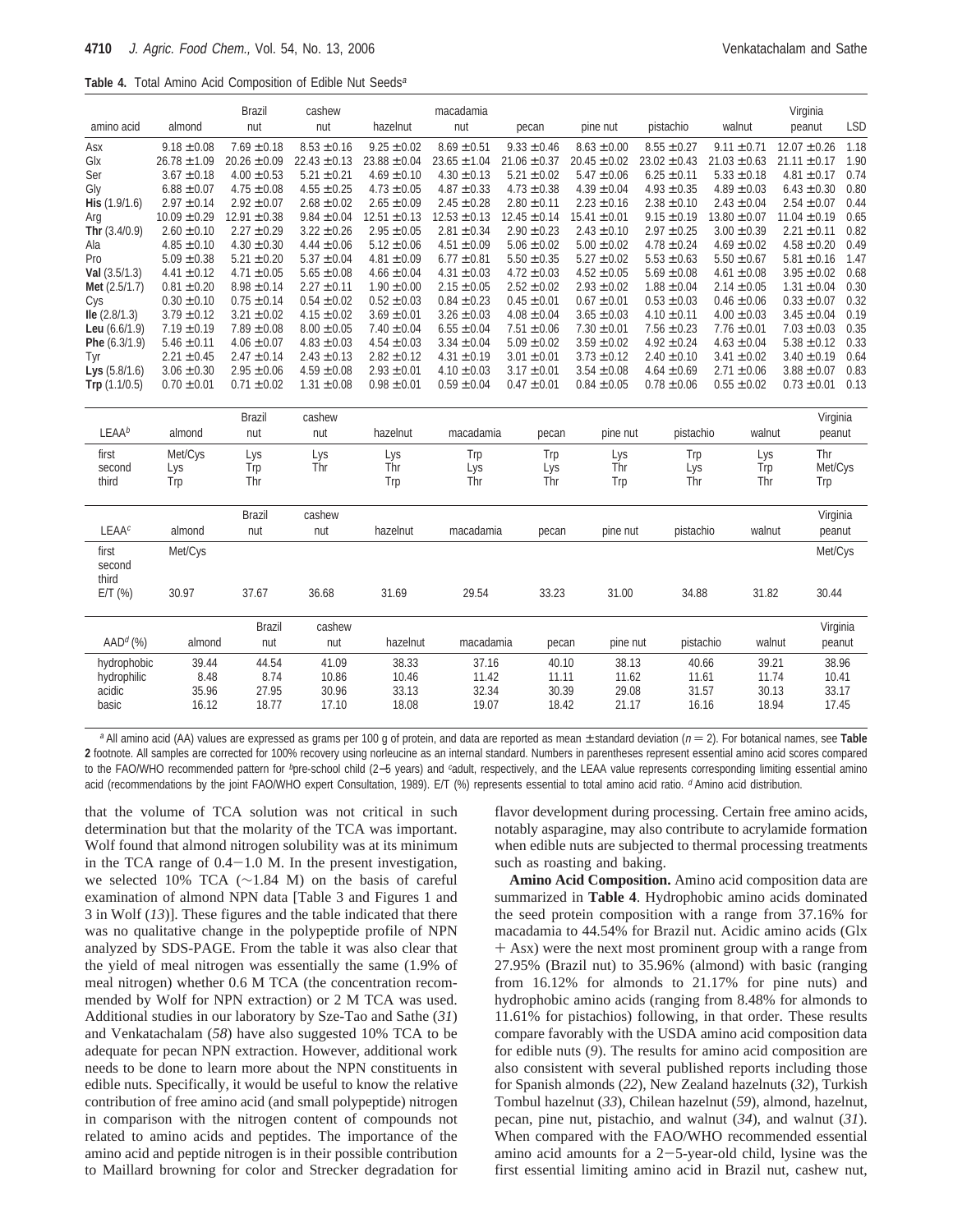hazelnut, pine nut, and walnut, whereas sulfur amino acids (Met + Cys) were the first limiting essential amino acid in almonds. Tryptophan was the first limiting amino acid in macadamia, pecan, and pistachio, and threonine was the limiting essential amino acid in Virginia peanut. Ruggeri et al. (*34*) reported lysine to be the first essential limiting amino acid in almond, hazelnut, pecan, pine nut, pistachio and walnut. However, compared to the FAO/WHO recommended essential amino acid pattern for an adult, only almond and peanut were deficient in sulfur amino acids (Met  $+$  Cys), whereas all other tree nuts seem to contain adequate amounts of all of the essential amino acids.

Arginine is a precursor of nitric oxide (NO), and NO has many bioactivities including vasodilatation, antioxidative, and antiplatelet effects with implications for cardiovascular disease (CVD) risks (*60*, *61*). The report by Wells et al. (*60*) in linking arginine and CVD risks is based on extensive and nationally applicable NHANES III database for adult subjects 25 years and older  $(n = 13401)$  and is adjusted for a number of variables including dietary fiber intake, age, sex, race, smoking status, body mass index, diabetes status, physical activity, and hypertension. The antioxidative and anti-inflammatory effects of nut components (*62*) may offer additional benefits with respect to lowering CVD risk, reduction in oxidative load on cells, and possible protective effects against inflammatory conditions (such as rheumatoid arthritis). The nut samples analyzed are a rich source of arginine (ranging from 9.15 g/100 g of protein in pistachio to 15.41 g/100 g of protein in pine nuts), equivalent to 1812 and 2016 mg of arginine/100 g of edible nuts and comparable to 2140 mg/110 g of sirloin steak and 2150 mg/ 182.55 g of whiting fish, and 2140 mg of arginine/68.39 g of peanuts, estimated to be supplied by some of the high-arginine foods in the U.S. food supply (*60*). The high arginine content of edible nuts coupled with wide variations in MUFAs and PUFAs offers opportunities for judicious selection of edible nuts as a part of a well-balanced food intake with potential for several health benefits. The potential for possible human health benefits as a result of amino acid composition of nut consumption must also be viewed in relation to non amino acid components present in the nut seeds that include fiber, minerals, certain vitamins, and secondary metabolites (notably phenolic compounds). Consuming whole seeds (such as almonds, walnuts, and pecans) provides dietary fiber, and adequate dietary fiber consumption in a well-balanced food intake is considered to be a desirable practice. In view of high lysine levels negatively influencing in vivo arginine uptake by cells (*61*), low lysine levels in edible nut seeds may therefore not necessarily be a negative attribute. Using partially delipidated nut meats or incorporating adequate amounts of full fat nut meats with other suitable foods/food ingredients may thus be utilized to develop high-protein foods provided other nutrients present in the seeds are retained during partial removal of lipids (e.g., vitamin E in the case of almonds).

**Tannins.** Both absolute MeOH and acidified MeOH (1% v/v HCl) were used to extract nonpolar and polar tannins, respectively (**Table 3**). Both solvents extracted about the same amount of total tannins in the case of Brazil nut, macadamia, and pine nut, indicating the tannins in these seeds to be mainly nonpolar in nature. Higher tannin extraction by acidified methanol from almonds, cashew nut, hazelnut, pecan, pistachio, and peanut suggests the presence of measurable amounts of polar tannins in these seeds. In the case of walnuts, absolute MeOH extracted higher (0.34%) tannin amounts as opposed to those extracted (0.18%) using acidified MeOH, indicating walnut tannins to be composed of both polar and nonpolar tannins. Lower extraction efficiency of walnut tannins by acidified methanol is consistent

with our earlier report on walnut tannins (*16*). On the basis of the relative proportion of extracted tannins by absolute MeOH versus acidified MeOH, it would appear that almonds, hazelnut, and pistachio tannins contain significant proportions of polar tannins. Wu et al. (*63*) analyzed several (100+) commonly consumed foods in the United States, including edible nuts, for total phenolics as well as antioxidant capacities of the lipophilic and hydrophilic antioxidant compounds in those foods. The total antioxidant capacity (TAC, expressed as micromoles of Trolox equivalent) per serving of the edible nuts (26.8 g) (ranging from 204 for pine nuts to 5095 for pecans) was comparable to other high-antioxidant-containing fruits and vegetables such as tomatoes (415), beets (1886), cranberry (8983), and blackberry (7701) on a per-serving basis. With the recent and renewed interest in the chemistry and particularly bioactivity of phenolic compounds commonly found in plant foods, further investigations into the chemical and biological nature of tree nut phenolics are warranted.

**Phytates.** The phytate content (**Table 3**) of the seeds in the current investigation ranged from 1.5 mg/g (macadamia) to 3.5 mg/g (almond) and was consistent with those recently reported by Chen  $(64)$ . Chen noted the inositol hexakisphosphate  $(IP_6)$ range to be from 3.98 mmol/kg (macadamia) to 14.28 mmol/ kg (almond). Using 660.3 g/mol as the molecular weight of  $IP_6$ (free acid form) suggested by Chen, the values reported by Chen correspond to 2.63 mg/g (macadamia), 4.99 mg/g (whole cashew), 4.48 mg/g (dry-roasted peanut), 4.52 mg/g (pecan halves), 6.70 mg/g (walnuts), and 9.23 mg/g (almond). Reddy and Sathe (*65*) have summarized similar values for the phytate content of edible nut seeds. Harland et al. (*66*), however, have reported a considerably higher amount of  $IP<sub>6</sub>$  content in the oil of roasted blanched almonds (2.111%), dry-roasted cashew nuts (1.229%), shelled dried hazelnuts (2.340%), dried macadamia nuts (0.947%), dry-roasted ground peanut (2.008%), shelled dried pecans (1.907%), pistachio nuts (2.835%), shelled dried black walnuts (4.029%), and shelled dried English walnuts (1.385%). Because both Chen (*64*) and Harland and co-workers  $(66)$  used an HPLC method to quantify the IP<sub>6</sub> contents, we anticipated the two data sets to be comparable. It is unclear why the phytate values reported by Harland and co-workers are substantially higher than those reported by Chen as well as those in the current study.

**TIA and HA.** Neither the TIA nor the HA was detectable under the experimental conditions in the seeds tested. Many seeds high in protein and lipids, notably legumes and several oilseeds, typically contain appreciable amounts of both TIA and HA (e.g., soybeans). Lack of TIA and HA in the seed samples analyzed was unexpected, especially in the case of peanuts.

**Proteolytic Activity.** None of the seeds tested positive for neutral or slightly alkaline proteolytic activity. The sensitivity of the fluorometric method used is in the sub-nanogram range (*67*). It should be emphasized here that the method used in the current investigation for the detection of proteolytic activity did not determine the presence or absence of acid proteases. The lack of detectable proteolytic activity suggests that future attempts to learn about the presence of intrinsic proteases should perhaps target acid proteases and metalloproteases. Lack of neutral proteases in the seeds may be advantageous during seed protein purification as the use of neutral to slightly alkaline buffers (with sufficient ionic strength) may permit efficient protein solubilization.

**Moisture Sorption Isotherms.** Sorption isotherms depend on experimental conditions such as water activity  $(A_w)$ , monolayer water (*M*), equilibrium moisture content (EMC) at a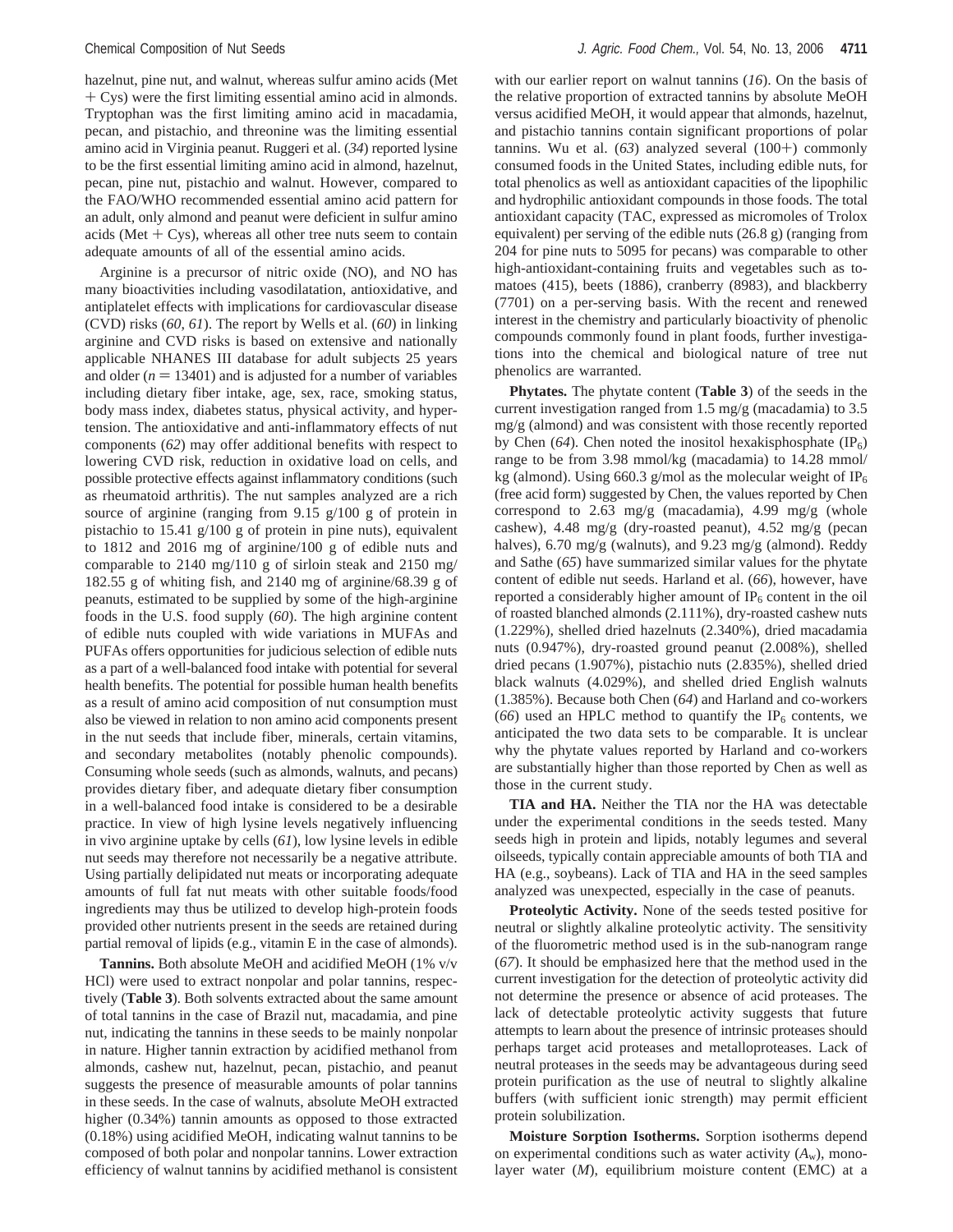**Table 5.** Brunauer−Emmett−Teller (BET) and Guggenheim−Anderson−de Boer (GAB) Model Analysis of Sorption Isotherm Data for Edible Nut Seeds Stored in an A<sup>w</sup> Range of 0.08−0.97 at 25 °C Compared to Literature Data

|                  | BET model <sup>a</sup> |       | GAB model <sup>a</sup> |       |                |            | GAB model <sup>b</sup> |           |                 |                 |                 |
|------------------|------------------------|-------|------------------------|-------|----------------|------------|------------------------|-----------|-----------------|-----------------|-----------------|
| nut <sup>c</sup> | M                      | M     | ⌒                      |       | R <sup>2</sup> | <b>MRE</b> | <b>SD</b>              |           | M               | Κ               | С               |
| almond           | 0.029                  | 0.045 | 133.46                 | 0.681 | 0.98           | 5.93       | 0.006                  | 25        | $0.027 - 0.028$ | $0.909 - 0.919$ | 11.24-18.32     |
| Brazil nut       | 0.011                  | 0.015 | 12.38                  | 0.774 | 0.95           | 15.75      | 0.005                  |           |                 |                 |                 |
| cashew nut       | 0.020                  | 0.029 | 27.94                  | 0.783 | 0.96           | 8.46       | 0.008                  | 27        | $0.047 - 0.051$ | $0.772 - 0.823$ | $9.32 - 9.40$   |
| hazelnut         | 0.020                  | 0.033 | 41.00                  | 0.650 | 0.83           | 8.10       | 0.006                  | $25 - 30$ | $0.015 - 0.018$ | 0.913-103.24    | $0.980 - 8.1$   |
| macadamia nut    | 0.014                  | 0.020 | 11.98                  | 0.765 | 0.96           | 11.25      | 0.005                  | 5         | $0.053 - 0.06$  | $0.882 - 0.846$ | $13.51 - 14.13$ |
| pecan            | 0.015                  | 0.020 | 28.29                  | 0.697 | 0.99           | 5.09       | 0.003                  | 5         | $0.024 - 0.025$ | $0.796 - 0.832$ | $10.42 - 25.43$ |
| pine nut         | 0.020                  | 0.029 | 31.97                  | 0.703 | 0.99           | 6.51       | 0.004                  |           |                 |                 |                 |
| pistachio        | 0.024                  | 0.032 | 14.92                  | 0.818 | 0.93           | 15.52      | 0.014                  |           |                 |                 |                 |
| walnut           | 0.017                  | 0.027 | 17.20                  | 0.650 | 0.99           | 6.56       | 0.004                  |           |                 |                 |                 |
|                  |                        |       |                        |       |                |            |                        |           |                 |                 |                 |

a Results from the data from the present study calculated using linear (BET) and nonlinear regression plots (GAB) using Water Analyzer software. <sup>b</sup> Literature data for unprocessed nut seed studies compiled by Güzey and co-workers (71). M, monolayer moisture (grams of water per gram of dry solids); K, constant of the GAB model related to temperature effect; R, regression coefficient; C, constant (BET and GAB model) related to the enthalpy of sorption; MRE, mean relative error; SD, standard deviation; T, storage temperature (°C). <sup>c</sup> For botanical names, see Table 2 footnote.

particular temperature and humidity, and energy constants and are often used in the design of appropriate food packaging and storage. A number of models have been developed to explain the interrelationships of the experimental parameters (*68*). The two widely used models for such calculations in foods are the BET and GAB models. In the current study, the EMC of the tree nuts stored in different humidity environments  $(A<sub>w</sub>$  range  $= 0.082 - 0.97$ ) at room temperature (25 °C) was determined and used to calculate BET and GAB model coefficients, including the monolayer water content (*M*), and are summarized in **Table 5**. Equilibrium moisture adsorption/desorption was achieved within 4 weeks of storage at room temperature. With the exception of Brazil nut, macadamia, and pistachio, the mean relative error (MRE) for the GAB was typically <10% for the nut seed samples tested, thereby suggesting the GAB model to be useful in describing equilibrium isotherms. These results are consistent with the reported satisfactory use of the GAB model in describing sorption characteristics of almonds (*69*), cashew nuts (*70*), and various edible nut seed isotherms compiled by Güzey and co-workers (71). The results of the current study indicate a low monolayer water content (*M*) in a narrow range of 11 mg/g of solids (Brazil nut) to 29 mg/g of dry solids (almond). The *M* values from the GAB model for the data (**Table 5**, compare *M* values in columns 2 and 3) were greater than those obtained from the BET model, consistent with various reports and the mathematical and physical interpretations thereof made by Timmermann (*72*). The *M* values obtained in the present study were also consistent with previous sorption studies on certain edible nut seeds [**Table 5**; note the *M* values under GAB model data compiled by Güzey and co-workers (71)]. The low *M* values indicate that the intact seeds do not readily adsorb moisture, a property that is helpful for long shelf life. Over the period of 6 months of storage, no visible mold/yeast growth was apparent on any of the samples stored at  $A_w \leq 0.53$ . However, at  $A_w = 0.973$  by week 4, mold/yeast growth was seen in all samples, except almonds and pecans, with cashew nut, pistachio, and macadamia nuts having more growth (judged subjectively) than others, and by week 8, all samples had visible mold/yeast growth. At  $A_w = 0.753$ , by week 16, all tree nuts started exhibiting mold/yeast growth. These data suggest that storage of the tree nut seeds at  $A_w \leq 0.53$  is preferable for long shelf life.

**Conclusions.** Chemical composition analyses of globally important edible nut seeds indicated the seeds to be typically low in moisture and high in proteins and lipids. The seed lipids are a significant source of MUFAs and PUFAs. Almond,

hazelnut, pecan, pistachio, walnut, and peanut contained appreciable amounts of tannins. The NPN represented a range of 1.55% (walnut) to 11.78% (Brazil nut) of the TN. The analyzed seeds did not contain detectable TIA, HA, or neutral/slightly alkaline proteinase activities, under the assay conditions used. The seed proteins contain all of the essential amino acids compared to the needs of an adult human. However, compared to the needs of a  $2-5$ -year-old child, the edible nut seed samples analyzed were deficient in methionine, threonine, lysine, or tryptophan. All analyzed seeds contained high amounts of arginine. When stored at 25 °C and low  $A_w$  (<0.53), there was no visible mold/yeast growth on the seeds.

### **ABBREVIATIONS USED**

*<sup>A</sup>*w, water activity; BET, Brunauer-Emmet-Teller; CVD, cardiovascular disease; EMC, equilibrium moisture content; GAB, Guggenheim-Anderson-de Boer; HA, hemagglutinating activity; HU, hemagglutinating unit; LDL, low-density lipoprotein; *M*, monolayer water content; MUFA, monounsaturated fatty acid; NPN, non-protein nitrogen; PA, proteolytic activity; PUFA, polyunsaturated fatty acid; RT, room temperature (25 °C); TAG, triacylglycerol; TCA, trichloroacetic acid; TIA, trypsin inhibitor activity; TN, total nitrogen; VLDL, very lowdensity lipoprotein.

#### **ACKNOWLEDGMENT**

We thank the following individuals (all from Tallahassee, FL): Mark French and Greg Parker (Department of Agriculture, State of Florida) for the fatty acid analyses; Bruce Smith (Department of Biological Science) for his insightful and punctilious assistance in amino acid analyses; and Harshal H. Kshirsagar and Rashmi S. Tiwari (Department of Nutrition, Food & Exercise Sciences, Florida State University) for their help in the initial stages of the investigations. We especially thank Erin K. Monaghan (Department of Nutrition, Food & Exercise Sciences, Florida State University) for TN and NPN analyses.

#### **LITERATURE CITED**

- (1) FAOSTAT Data. http://faostat.fao.org/faostat (accessed March 3, 2006).
- (2) USDA. *Fruit and Tree Nuts Situation and Outlook Yearbook*; Market and Trade Economics Division, Economic Research Service, U.S. Department of Agriculture: Washington, DC, Oct 2005.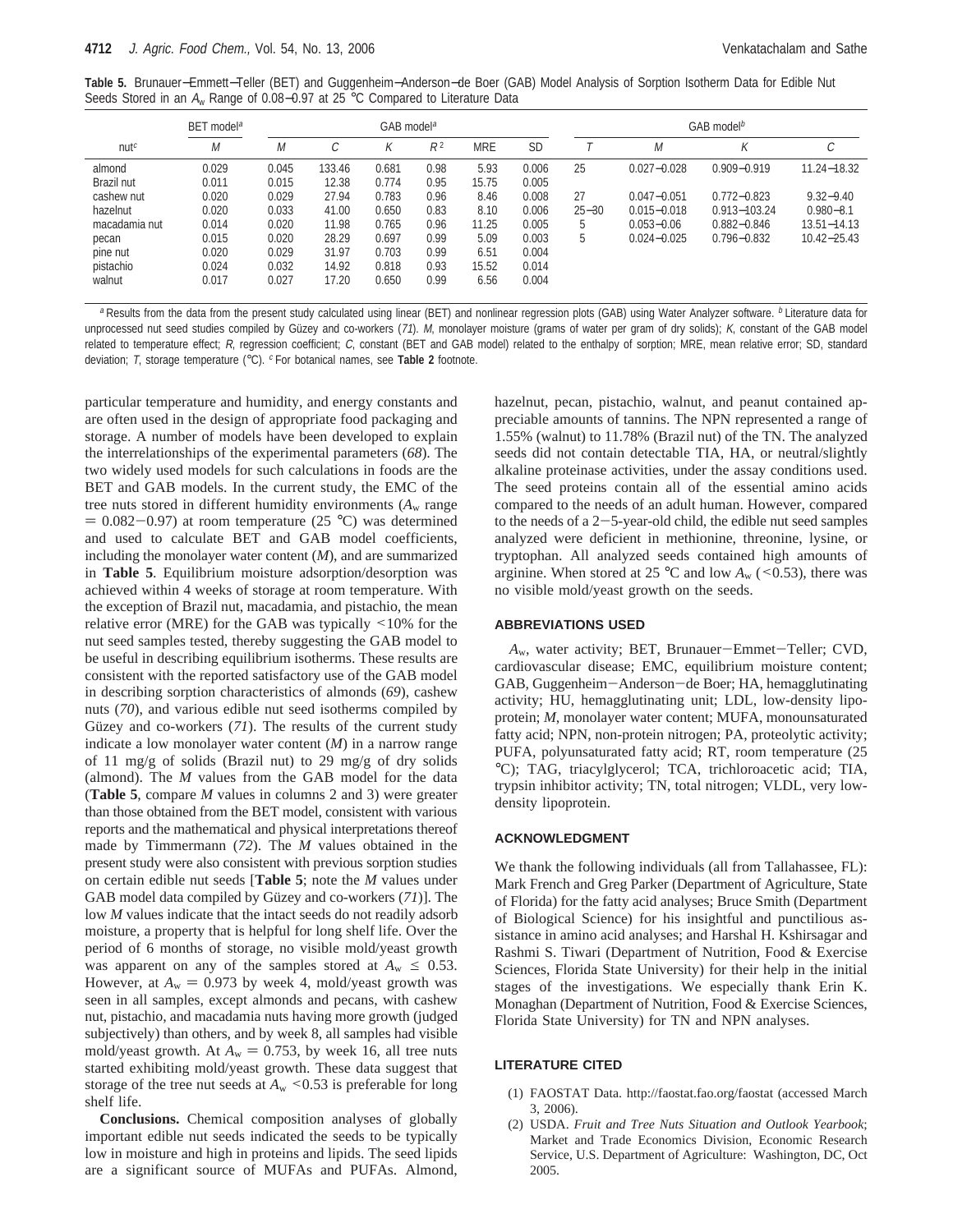- (4) Bandelier, J.; Chunhieng, T.; Olle, M.; Montet, D. Original study of the biochemical and oil composition of the Cambodia nut (*Ir*V*ingia malayana*). *J. Agric. Food Chem*. **<sup>2002</sup>**, *<sup>50</sup>*, 1478- 1482.
- (5) Chunhieng, T.; Petritis, K.; Elfakir, C.; Brochier, J.; Goli, T.; Montet, D. Study of selenium distribution in the protein fractions of the Brazil nut (*Bertholletia excelsa*). *J. Agric. Food Chem.* **<sup>2004</sup>**, *<sup>52</sup>*, 4318-4322.
- (6) Grosso, N. R.; Nepote, V.; Guzman, C. A. Chemical composition of some wild peanut species **(***Arachis* L.) seeds. *J. Agric. Food Chem.* **<sup>2000</sup>**, *<sup>48</sup>*, 806-809.
- (7) Casini, C.; Dardanelli, J. L.; Martinez, M. J.; Balzarini, M.; Borgogno, C. S.; Nassetta, M. Oil quality and sugar content of peanuts (*Arachis hypogaea*) grown in Argentina: their relationship with climatic variables and seed yield. *J. Agric. Food Chem.* **<sup>2003</sup>**, *<sup>52</sup>*, 6309-6313.
- (8) Wu, W.-H.; Lu, J. Y.; Jones, A. R.; Mortley, D. G.; Lorctan, P. A.; Bonsi, C. K.; Hill, W. A. Proximate composition, amino acid profile, fatty acid composition, and mineral content of peanut seeds hydroponically grown at elevated CO<sub>2</sub> levels. *J. Agric. Food Chem.* **<sup>1997</sup>**, *<sup>45</sup>*, 3863-3866.
- (9) USDA. *National Nutrient Database for Standard Reference*; Agricultural Research Service, U.S. Department of Agriculture: Washingtin, DC, 2006.
- (10) *Official Methods of Analysis*, 16th ed.; Association of Official Analytical Chemists (AOAC): Arlington, VA, 1995.
- (11) Lowry, O. H.; Rosebrough, N. J.; Farr, A. L.; Randall, R. J. Protein measurement with Folin phenol reagent. *J. Biol. Chem.* **<sup>1951</sup>**, *<sup>193</sup>*, 265-275.
- (12) Wolf, W. J.; Schaer, M. L.; Abbott, T. P. Nonprotein nitrogen content of defatted jojoba meals. *J. Sci. Food Agric.* **1994**, *65*, <sup>277</sup>-288.
- (13) Wolf, W. J. Gel electrophoresis and amino acid analysis of the nonprotein nitrogen fractions of defatted soybean and almond meals. *Cereal Chem*. **<sup>1995</sup>**, *<sup>72</sup>*, 115-121.
- (14) Dubois, M.; Gilles, K. A.; Hamilton, J. K.; Rebers, P. A.; Smith, F. Colorimetric method for determination of sugars and related substances. *Anal. Chem*. **<sup>1956</sup>**, *<sup>28</sup>*, 350-356.
- (15) Spies, J. R.; Chambers, D. C. Chemical determination of tryptophan. *Anal. Chem*. **<sup>1948</sup>**, *<sup>10</sup>*, 30-39.
- (16) Sze-Tao, K. W. C.; Schrimpf, J. E.; Teuber, S. S.; Roux, K. H.; Sathe, S. K.. Effects of processing and storage on walnut (*Juglans regia* L.) tannins. *J. Sci. Food Agric*. **<sup>2001</sup>**, *<sup>81</sup>*, 1215-1222.
- (17) Wheeler, E. L.; Ferrel R. E. A method for phytic acid determination in wheat and wheat fractions. *Cereal Chem.* **1971**, *48*, <sup>312</sup>-316.
- (18) American Association of Cereal Chemists. Determination of trypsin inhibitor activity of soy products. *Approved Methods of the AACC*; AACC: St. Paul, MN, 1983; Method 71-10.
- (19) Lis, H.; Sharon, N. Soy bean (*Glycine max*) agglutination. *Methods Enzymol.* **<sup>1972</sup>**, *<sup>28</sup>*, 360-368.
- (20) Wolfe, F. H.; Sathe, S. K.; Goll, D. E.; Kleese, W. C.; Edmunds, T.; Duperret, S. M. Chicken skeletal muscle three Ca<sup>2+</sup>-dependent proteinases. *Biochim. Biophys. Acta Protein Struct. Mol. Enzymol.* **<sup>1989</sup>**, *<sup>998</sup>*, 236-250.
- (21) Greenspan, L. Humidity fixed points of binary saturated aqueous solutions. *J. Res. Natl. Bur. Standards*-*A, Phys. Chem.* **<sup>1967</sup>**, *<sup>81</sup>*, 89-96.
- (22) Calixto, F. S.; Bauza, M.; Martinez de Toda, F.; Argamenteria, A. Amino acids, sugars, and inorganic elements in the sweet almond (*Prunus amygdalus*). *J. Agric. Food Chem*. **1981**, *29*, <sup>509</sup>-511.
- (23) Sathe, S. K. Solubilization, electrophoretic characterization and *in* vitro digestibility of almond (*Prunus amydalus*) proteins. *J. Food Biochem*. **<sup>1993</sup>**, *<sup>16</sup>*, 249-264.
- (24) Kaijser, A.; Dutta, P.; Savage, G. Oxidative stability and lipid composition of macadamia nuts grown in New Zealand. *Food Chem*. **<sup>2000</sup>**, *<sup>71</sup>*, 67-70.
- (25) Toro-Vaquez, J. F.; Charo-Alonso, M. A.; Perez-Briceno, F. Fatty acid composition and its relationship with physicochemical properties of pecan (*Carya illinoensis*) oil. *J. Am. Oil Chem. Soc.* **<sup>1999</sup>**, *<sup>76</sup>*, 957-965.
- (26) Özgüven, F.; Vursavuş, K. Some physical, mechanical and aerodynamic properties of pine (*Pinus pinea*) nuts. *J. Food Eng*. **<sup>2004</sup>**, *<sup>68</sup>*, 191-196.
- (27) Maskan M.; Karatas, S. Storage stability of whole-split pistachio nuts (*Pistachia* V*era* L.) at various conditions. *Food Chem*. **<sup>1999</sup>**, *<sup>66</sup>*, 227-233.
- (28) Küçüköner, E.; Yurt, B. Some chemical characteristics of *Pistacia* V*era* varieties produces in Turkey. *Eur. Food Res Technol*. **<sup>2003</sup>**, *<sup>217</sup>*, 308-310.
- (29) Satil, F.; Azcan, N.; Baser, K. H. Fatty acid composition of pistachio nuts in Turkey. *Chem. Nat. Compd.* **<sup>2003</sup>**, *<sup>39</sup>*, 322- 324.
- (30) Amaral, J. S.; Casal, S.; Pereira, J. A.; Seabra, R. M.; Oliveira, B. P. P. Determination of sterol and fatty acid compositions, oxidative stability, and nutritional value of six walnut (*Juglans regia* L.) cultivars grown in Portugal. *J. Agric. Food Chem*. **2003**, *<sup>51</sup>*, 7698-7702.
- (31) Sze-Tao, K. W. C.; Sathe, S. K. Walnuts (*Juglans regia* L.): proximate composition, protein solubility, protein amino acid composition and protein *in* V*itro* digestibility. *J. Sci. Food Agric*. **<sup>2000</sup>**, *<sup>80</sup>*, 1393-1401.
- (32) Savage, G. P.; McNeil, D. L. Chemical composition of hazelnuts (*Corylus a*V*ellana* L.) grown in New Zealand. *Int. J. Food Sci. Nutr*. **<sup>1998</sup>**, *<sup>49</sup>*, 199-205.
- (33) Alasalvar, C.; Shahidi, F.; Liyanapathirana, C. M.; Ohshima, T. Turkish Tombul hazelnut (*Corylus a*V*ellana* L.) 1. compositional characteristics. *J. Agric. Food Chem*. **<sup>2003</sup>**, *<sup>51</sup>*, 3790-3796.
- (34) Ruggeri, S.; Cappelloni, M.; Gambelli, L.; Carnovale, E. Chemical composition and nutritive value of nuts grown in Italy. *Ital. J. Food Sci*. **<sup>1998</sup>**, *<sup>10</sup>*, 243-252.
- (35) Jonnala, R. S.; Dunford, N. T.; Dashiell, K. E. New high-oleic peanut cultivars grown in the southwestern United States. *J. Am. Oil Chem. Soc.* **<sup>2005</sup>**, *<sup>82</sup>*, 125-128.
- (36) Maguire, L. S.; O'Sullivan, S. M.; Galvin, K.; O'Connor, T. P.; O'Brien, N. M. Fatty acid profile, tocopherol, squalene and phytosterol content of walnuts, almonds, peanuts, hazelnuts and the macadamia nut. *Int. J. Food Sci. Nutr*. **<sup>2004</sup>**, *<sup>55</sup>*, 171-178.
- (37) García-López, C.; Grané-Teruel, N.; Berenguer-Navarro, V.; García-García, J. E.; Martín Carratalá, M. L. Major fatty acid composition of 19 almond cultivars of different origins. A chemometric approach. *J. Agric. Food Chem*. **<sup>1996</sup>**, *<sup>44</sup>*, 1751- 1755.
- (38) Toschi, T. G.; Caboni, M. F.; Penazzi, G.; Lercker, G.; Capella, P. A study on cashew nut oil composition. *J. Am. Oil Chem. Soc*. **<sup>1993</sup>**, *<sup>70</sup>*, 1017-1020.
- (39) Amoo, I. A. Proximate composition, minerals and physicochemical properties of cashew nut and oil. *J. Food Sci. Technol. (Mysore)* **<sup>2005</sup>**, *<sup>42</sup>*, 445-446.
- (40) Koyuncu, M. A. Change of fat content and fatty acid composition of Turkish hazelnuts (*Corylus a*V*ellana* L.) during storage. *J. Food Qual*. **<sup>2004</sup>**, *<sup>27</sup>*, 304-309.
- (41) Erdogan, V.; Aygun, A. Fatty acid composition and physical properties of Turkish tree hazel nuts. *Chem. Nat. Prod.* **2005**, *<sup>41</sup>*, 378-381.
- (42) Wakeling, L. T.; Mason, R. L.; D'Arcy, B. R.; Caffin, N. A. Composition of pecan cultivars Wichita and Western Schley (*Carya illinoinensis* (Wangenh.) K. Koch) grown in Australia. *J. Agric. Food Chem.* **<sup>2001</sup>**, *<sup>49</sup>*, 1277-1281.
- (43) Yildiz, M.; Türcan Gürcan, Ş.; Özdemir, M. Oil composition of pistachio nuts (*Pistacia* V*era* L.) from Turkey*. Fett/Lipid* **<sup>1998</sup>**, *<sup>100</sup>*, S.84-86.
- (44) Zwarts, L.; Savage, G. P.; McNeil, D. L. Fatty acid content of New Zealand-grown walnuts (*Juglans regia* L.). *Int. J. Food Sci. Nutr*. **<sup>1999</sup>**, *<sup>50</sup>*, 189-195.
- (45) Nagaraja, K. V. Proteins of high-yielding varieties of cashew (*Anacardium occidentale*). *Plant Foods Hum. Nutr.* **1987**, *137*,  $69 - 75.$